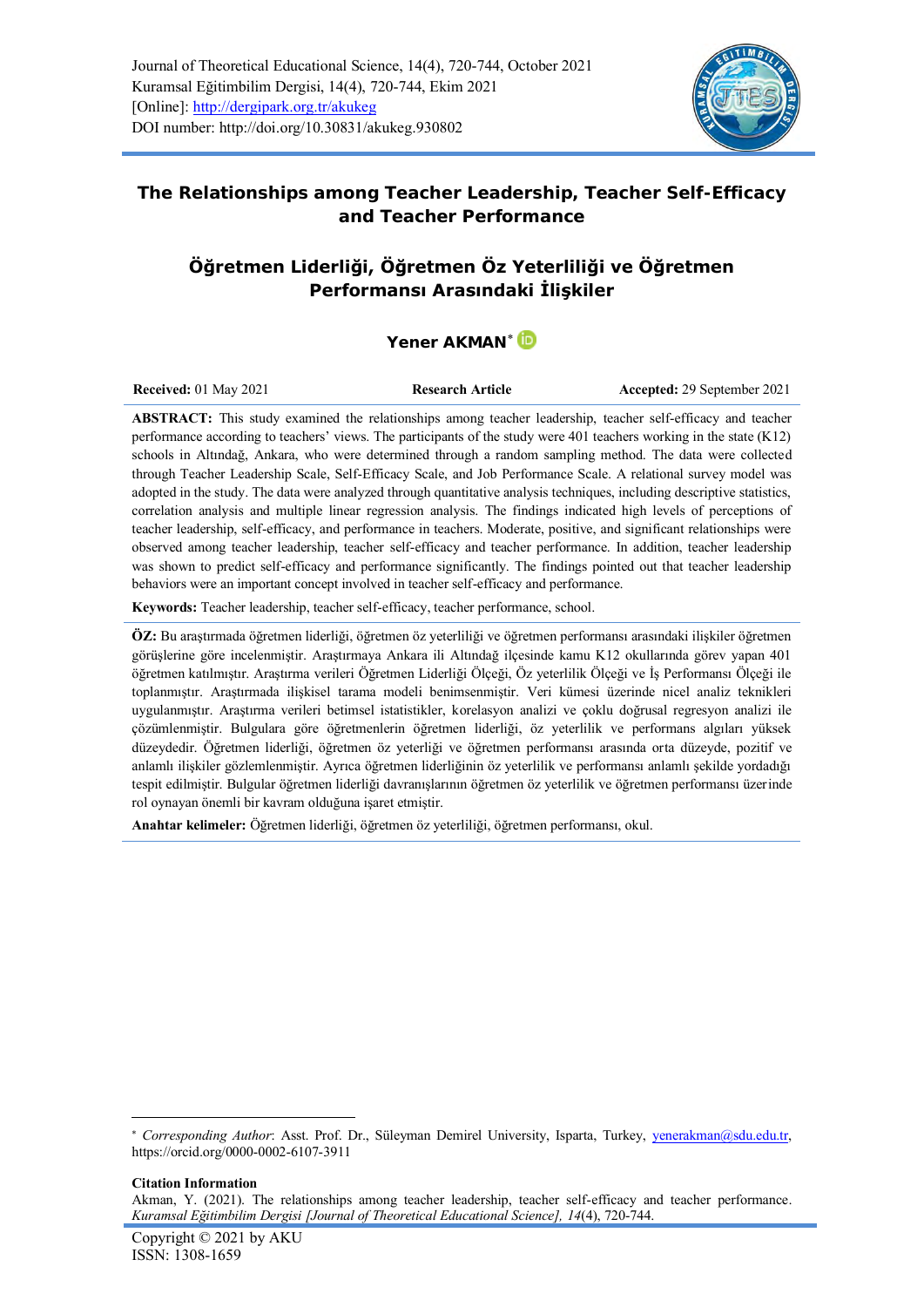of school administrators that gained power from their legal positions. Today, however, teacher leadership has been the subject of many studies as an important concept (Blackman, 2010; Carver, 2010; Hunzicker, 2012; Jacobson, 2011; Katzenmeyer & Moller, 2009; Leonard et al., 2012). Specified as a reflection of democratic participation in school, distributed leadership is particularly considered to influence the decisionmaking process. In fact, some researchers stated that distributed leadership was the basis of teacher leadership (Frost, 2008; Gronn, 2000, p. 324; Pounder, 2006). Teachers should be given the opportunity to leave the classroom setting and cooperate with their environment to realize and develop their leadership capacities (Dozier, 2007). Similarly, teacher leadership is an opportunity for teachers to be a part of the decision-making process (Donaldson & Johnson, 2007). These necessitate a versatile view on administration and the need for the participation of different voices in the administration of today's schools rather than traditional leadership approaches. The participation of stakeholders in administrative processes is considered to contribute to school efficiency. It is also stated that teacher leaders have the willingness, knowledge, and skills to initiate the process of change in schools (DiRanna & Loucks-Horsley, 2001; Hunzicker, 2012).

It is well-established that administrators and colleagues significantly affect teachers' leadership behaviors. The positive climate in schools might encourage teacher leader candidates to participate in administrative processes. In this process, the support, guidance, and trust provided especially by school administrators can increase teachers' willingness to take responsibility. School administrators play an important role in the development of teacher leadership (Buckner & McDowelle, 2000). For instance, Diamond and Spillane (2016) stated that teacher leadership largely depends on the leadership approaches of administrators. Teacher leader candidates are appreciated for their innovative practices, support for their colleagues, sensitivity to school problems and efforts to be a part of the solution. Thus, teachers' courage and multifaceted responsibility skills might improve. This is considered to increase the self-efficacy and self-confidence of teacher leader candidates and encourage their performance behaviors in time. As a psychological construct, self-efficacy is believed to be affected particularly by school administrators' approach to leadership, teachers' level of participation in decisions, and interpersonal cooperation (Guo et al., 2011; Shachar & Shmuelevitz, 1997; Skaalvik & Skaalvik, 2007).

Additionally, the positive interaction between school administrators and teachers was observed to facilitate the emergence of leadership behaviors of teachers by increasing teacher motivation (Lieberman & Friedrich, 2010). Similarly, teacher motivation plays an important role in leadership skills (Reeves & Lowenhaupt, 2016). These indicate the importance of motivation on teachers' self-efficacy beliefs and leadership behaviors. Performance is another construct positively related to motivation. Research has shown that employees with higher motivation also have higher performances (Akman, 2018; Woessmann, 2011). Self-efficacy, in particular, can be regarded as one of the antecedents of teacher leadership. Teacher leaders affect and direct their environment in many ways and enable new practices to become widespread throughout the school. It is also acknowledged that teachers who are monitored and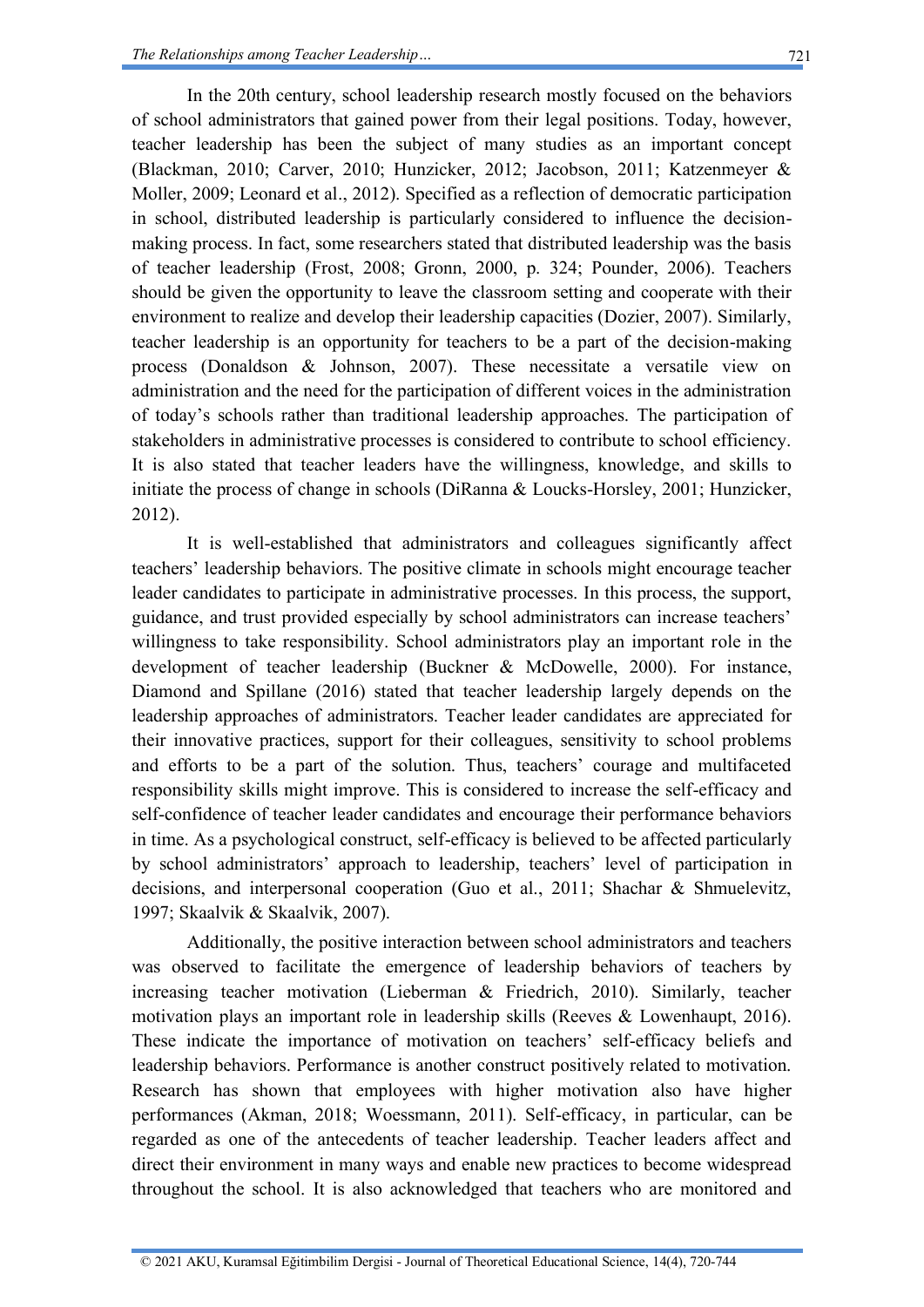have an impact on their environment have high educational performances (Hunzicker, 2012).

In this study, the development of teacher leadership is considered to contribute to the educational processes in schools. Also, teacher leadership points to a partially informal process facilitating a more friendly work environment with other teachers. In this environment, it can be asserted that leader teachers who guide and train their colleagues with expert knowledge might support their development. Therefore, this might direct teacher development in schools to an alternative other than just individual efforts or formal in-service training processes cooperated between colleagues. It is established that teachers who feel their instructional qualifications enhance during the informal education process have strengthened self-confidence and self-efficacy. Additionally, teachers who have mastered their fields in terms of expertise and pedagogy are predicted to improve in terms of effectiveness and performance and considered to raise the students' academic success. In the literature, it has been observed that high teacher self-efficacy increases teacher performance and student academic success (Olsen, 2008; Wahlstrom & Louis, 2008). In addition, the adoption of the teacher leadership approach in schools suggests that the workload of school administrators might reduce. For example, school administrators can solve problems informally through teacher leaders instead of directly intervening in some problems among teachers. This can therefore be time-saving for school administrators.

Moreover, teacher leadership is an approach that affects not only teachers but also all employees developmentally. It turns stagnation into a dynamic process. As a result, it is an approach that encourages the cooperation and competence of all employees. Teachers can be regarded as role models for students. For this reason, the approach should become widespread so that it affects both employees and students. Recent years have witnessed a growing interest in teacher leadership reflecting the democratic participation in school administration in Turkey. Determining the perceptions about teachers' potential leadership development is therefore deemed significant.

#### **Teacher Leadership**

Despite different conceptualizations, teacher leadership is an approach based on developing other teachers' educational practices by influencing them (Katzenmeyer & Moller, 2009). Different perspectives have enabled teacher leadership to be examined extensively and considered as an umbrella term. In the literature, teacher leaders are expressed with various titles such as coach, coordinator, and headteacher (Neumerski, 2012). In this process, the teacher leadership initiative tried to determine the basic competences for teacher leadership. Over time, different standards have been developed for teacher leadership. In addition, various certificate and diploma programs have become widespread. It has even been considered a criterion in teacher evaluations in some states in the USA (Colorado Department of Education, 2015; Danielson, 2014).

Moreover, some events on teacher leadership were organized. For instance, "The National Teacher Leadership Initiative" was launched by the National Education Association, wherein the competences of teacher leaders were discussed. Furthermore, the Center for American Progress held an event titled "Teacher Leadership" (Wenner & Campbell, 2017). Crippen and Willows (2019) defined teacher leaders as individuals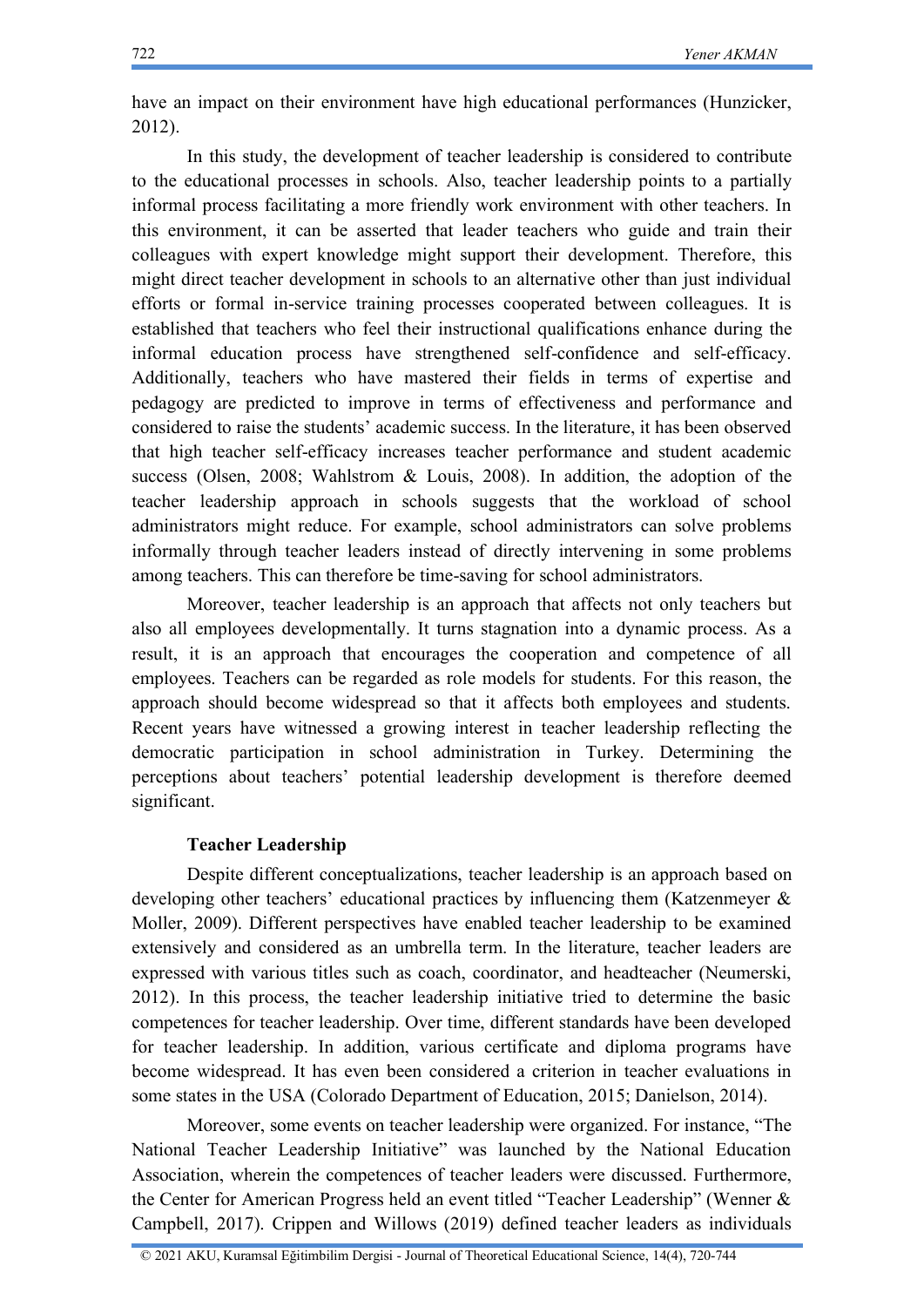who inspire, encourage, and empower their colleagues. It was emphasized that distributed and collaborative leadership approaches were at the core of teacher leadership (Frost, 2008; Gronn, 2000, p. 324; Pounder, 2006). Teacher leadership is therefore expressed as a more dynamic and spontaneous phenomenon rather than static by structure. In other words, it can be asserted that the construct develops in an informal context. This can also facilitate the emergence of potential leaders among teachers. Also, teacher leadership develops continuously and has an informal leadership role (Frost, 2008; Pounder, 2006). York-Barr and Duke (2004) specified that teacher leadership is a different form of leadership that focuses on cooperation rather than authority. Similarly, teacher leadership is associated with the democratization of schools, teacher learning and the culture of cooperation in schools (Muijs & Harris, 2003). It can further be emphasized that teacher leaders exhibit transformational leadership qualities and direct other teachers to various activities that might ensure the development of schools (Pounder, 2006).

It is acknowledged that teacher leaders affect other teachers by sharing innovative learning experiences, providing community service, mentoring, participating in workshops, contributing to the solution of in-school or environmental problems, and connecting with universities (Crippen & Willows, 2019; Petrie, 1995; Reeves & Lowenhaupt, 2016). These practices can be considered teachers' getting out of the classroom and expanding their area of influence. According to Danielson (2006), the capacity of teachers to influence, direct and motivate their colleagues and other employees lie at the center of teacher leadership. Therefore, teacher leadership was expressed as an instrument enhancing teacher professionalism and student achievement indirectly (Crowther et al., 2009; Leithwood et al., 2010). As the official leaders of their schools, school administrators play a critical role in the development of teacher leaders. School administrators with an approach and a visionary perspective deprioritizing the hierarchical status relations might try to achieve the school's objectives in a collective understanding with teachers (Andrews & Lewis, 2007). Besides, Lieberman and Friedrich (2010) declared that teachers might have higher motivation and exhibit active leadership behavior when they express their views freely and administrators endorse their views. In addition, teachers' self-confidence increases when school principals share their experiences with teachers, showing that they trust, support, and encourage teachers (Buckner & McDowelle, 2000).

Katzenmeyer and Moller (2009) suggested that teacher leaders exhibit leadership behavior in four different areas: (i) school management, (ii) student activities, (iii) official tasks, and (iv) teacher leadership. Some researchers examined the construct in a three-dimensional structure in cooperation with organization, profession, and colleagues (Beycioğlu & Aslan, 2010; York-Barr & Duke, 2004). Teacher leadership consists of four dimensions: (i) the source of legitimacy of leadership, (ii) support to do the job, (ii) the purpose of the teacher influence, and (iv) the method of influence (Berg  $& Z$ oellick, 2018). Addressing teacher leadership with different perspectives in the literature makes it difficult to define and determine which dimensions it comprises. This demonstrated the need for leader behavior in practice and changes in the process of being a leader. Some researchers have accordingly discussed teacher leadership in the context of the individual's practical behavior and identity acquisition process. The practical process concentrates on teacher activities, such as creating a culture of success, enhancing the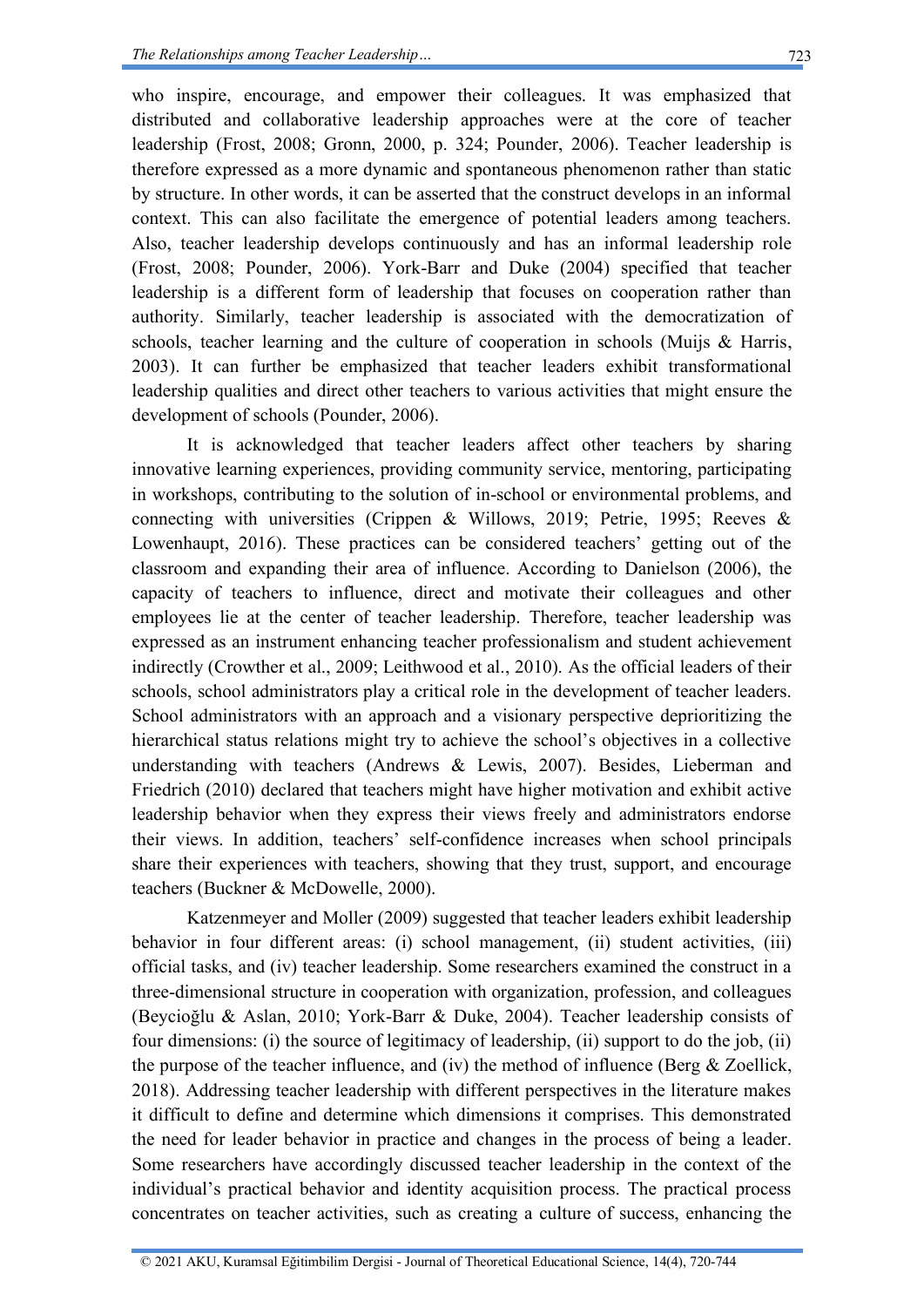learning environment, and encountering barriers to the school structure (Crowther et al., 2009; York-Barr & Duke, 2004). On the other hand, identity acquisition indicates the experiences in the leadership process, such as personal experiences, development of trust, social roles, and interactions (Gonzales  $\&$  Lambert, 2001). The approach in this study mostly focuses on the practical behaviors of teachers within the context of teacher leadership dimensions.

Teacher leadership was extensively discussed in previous studies. Prevalent discussion points were the effects of teachers' classroom practices, experiences, motivations, professional development programs, teacher quality, or burnout on leadership skills (Cheng & Szeto, 2016; Reeves & Lowenhaupt, 2016; Snoek & Volman, 2014). It can be asserted that the studies examining teacher leadership in Turkey have also increased. In these studies, data collection tools were developed to measure the perception of the construct (Beycioğlu & Aslan, 2010). The studies also sought to determine the opinions of teachers about the construct (Beycioğlu & Aslan, 2012; Kılınç & Recepoğlu, 2013) and its relationship with different types of organizational behaviors such as motivational language (Demir, 2014), leader-member exchange (Öztürk & Şahin, 2017), classroom management tendencies (Öntaş & Okut, 2017) and school effectiveness (Cansoy & Parlar, 2018).

#### **Teacher Self-Efficacy**

Teachers are one of the most critical elements behind student achievement. Despite the significance of teachers' professional and cultural competences and expertise to cultivate qualified students, their psychological status might also influence educational efficiency. Self-efficacy can be defined as a construct involved in the psychology of teachers in the school environment. Studies have shown that self-efficacy is a contemporary construct despite being examined for the last few decades (Bandura, 1977, 1997; Cheung, 2008; Hipp & Bredeson, 1995; Kaçar & Beycioğlu, 2017; Skaalvik & Skaalvik, 2007; Tschannen-Moran & Johnson, 2011). The basis of the selfefficacy construct comes from the Social Cognitive Theory put forward by Bandura (1977). Self-efficacy is defined as an individual's belief in their abilities in the process of successfully performing an action (Bandura, 1977). Tschannen-Moran et al. (1998) asserted that self-efficacy is the belief in teachers' ability to organize and perform the assigned practices to complete a teaching task in school. In other words, the selfefficacy perceptions of teachers might imply teachers' relationship with various factors such as teaching strategy, methods and techniques, approach to environmental organization, classroom management skills and interaction with students.

Research pointed out that teacher self-efficacy is related to individual differences and school characteristics (Hoy & Woolfolk, 1993). Factors such as school climate, leadership styles of school administrators, the decision-making structure of schools, teachers' professional experiences, and teacher collaboration were related to teacher self-efficacy (Guo et al., 2011; Hipp & Bredeson, 1995). Studies in the literature found that professional experience positively affects self-efficacy (Cheung, 2008; Wolters & Daugherty, 2007). In addition, it was observed that the strong interaction between the internal stakeholders of schools and the influence of teachers on various decisions enhanced the self-efficacy of teachers (Moore & Esselman, 1992; Shachar & Shmuelevitz, 1997). Since schools are socially dominant institutions,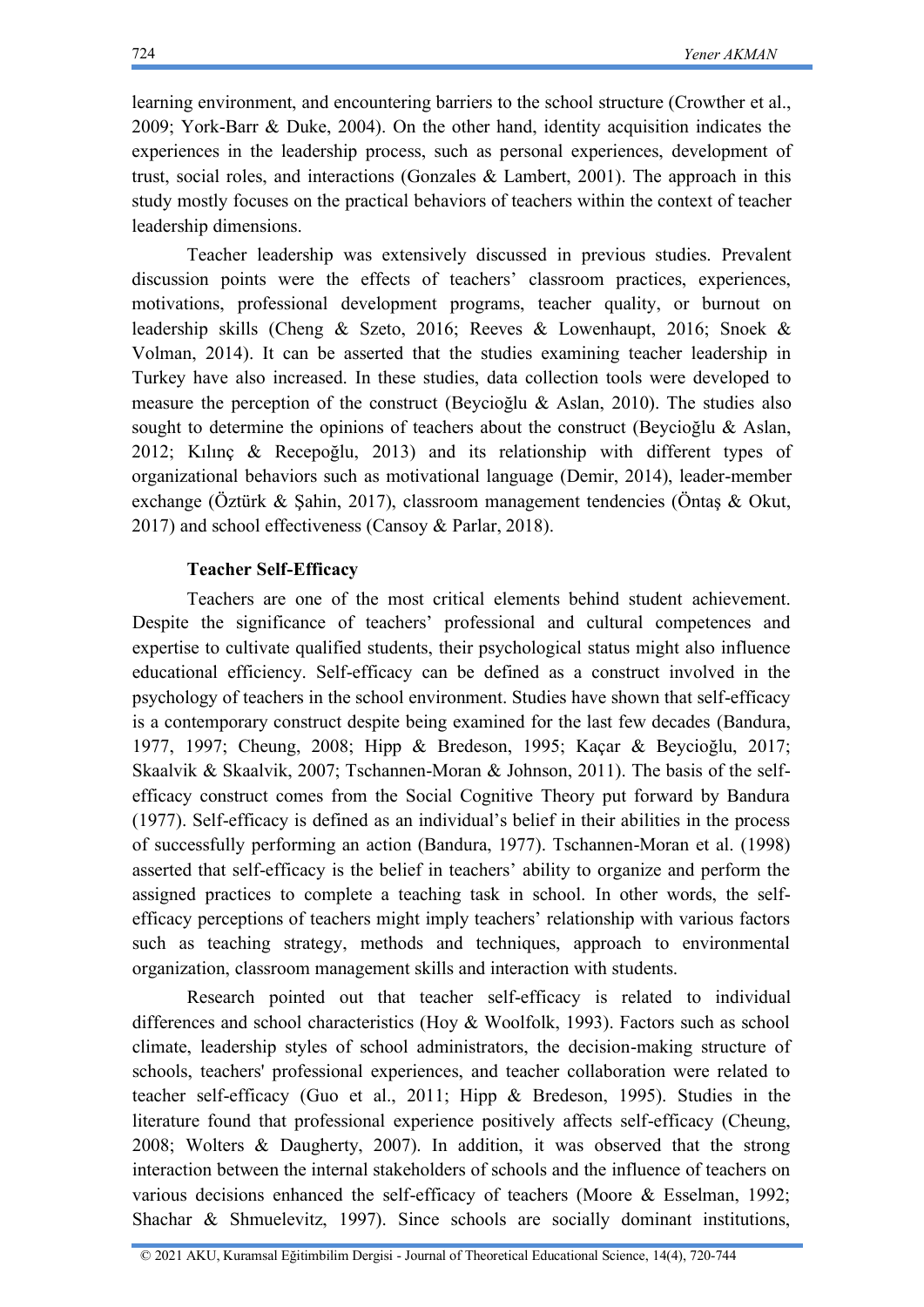interpersonal relations can affect their functioning. In this sense, a sincere working environment is considered to provide a supportive school climate, wherein teachers might increase their multifaceted competences with a mutual understanding. Similarly, it was reported that school administrators who supported teachers contributed to their self-efficacy by establishing trust- and respect-based relationships (Skaalvik & Skaalvik, 2007).

Bandura (1997) asserted that vicarious experience, verbal persuasion, psychological arousal, and mastery experience affected teachers' self-efficacy beliefs. Vicarious experience is the observation of positive or negative experiences by following the lesson taught by an expert teacher. Verbal persuasion is the verbal interactions about teacher's performance or success. Psychological arousal is the sense of efficacy, either of anxiety or excitement, gained as a result of an activity. Mastery experience is the experiences gained in the process of a course taught by the teacher (Tschannen-Moran et al., 1998). Previous research showed that the perceptions of teacher candidates about their talents are influenced by the quality of supervision (verbal persuasion) and experiences of teaching skill (mastery experience) (Yeung & Watkins, 2000). It was also emphasized that the verbal persuasion attempts (inter-individual relationship) of administrators and colleagues contributed significantly to the self-efficacy beliefs of young teachers (Tschannen-Moran & Johnson, 2011). In fact, research showed that in the beginning years of teaching, self-efficacy beliefs changed frequently, and positive interpersonal interactions enhanced the self-efficacy of young teachers (Bandura, 1997). In line with these findings, positive interactions with administrators and colleagues in the school environment might be claimed to enable teachers to express themselves more comfortably. Teachers can thus become a guide in their environment by discovering and revealing their hidden powers. Considering the relationship between interpersonal relations, teacher leadership and self-efficacy at school, addressing the related constructs together is deemed important.

### **Teacher Performance**

The existence of organizations depends on their ability to achieve their goals through effective and efficient practices. Quality education can be achieved through the interaction and harmony of numerous elements, including teacher performance. Performance is expressed as the behavior of an employee to achieve a specific goal (Campbell et al., 1990). According to Özdemir (2014), teacher performance is the behaviors that teachers exhibit by integrating their knowledge, skills, and motivation to achieve organizational goals. Performance is an organizational behavior influenced by various factors that can be individual (e.g., experience, knowledge, skill, age, etc.) or environmental (e.g., administrative approach, organizational climate, colleagues, characteristics of job, etc.). High performance is rooted in the harmonious relationship between the mentioned factors (Weightman, 2004, p. 160-161). In the literature, Cerit (2012) stated that performance is related to leader-member interaction, while Pitts (2009) pointed out that qualified internal communication increases performance. Also, some researchers have emphasized that performance is positively affected in organizations with clear goals, duties, authorities, and responsibilities (Babin & Boles, 1996). In addition, Akman (2018) stated that the motivation and performance of teachers increase in schools with high organizational justice.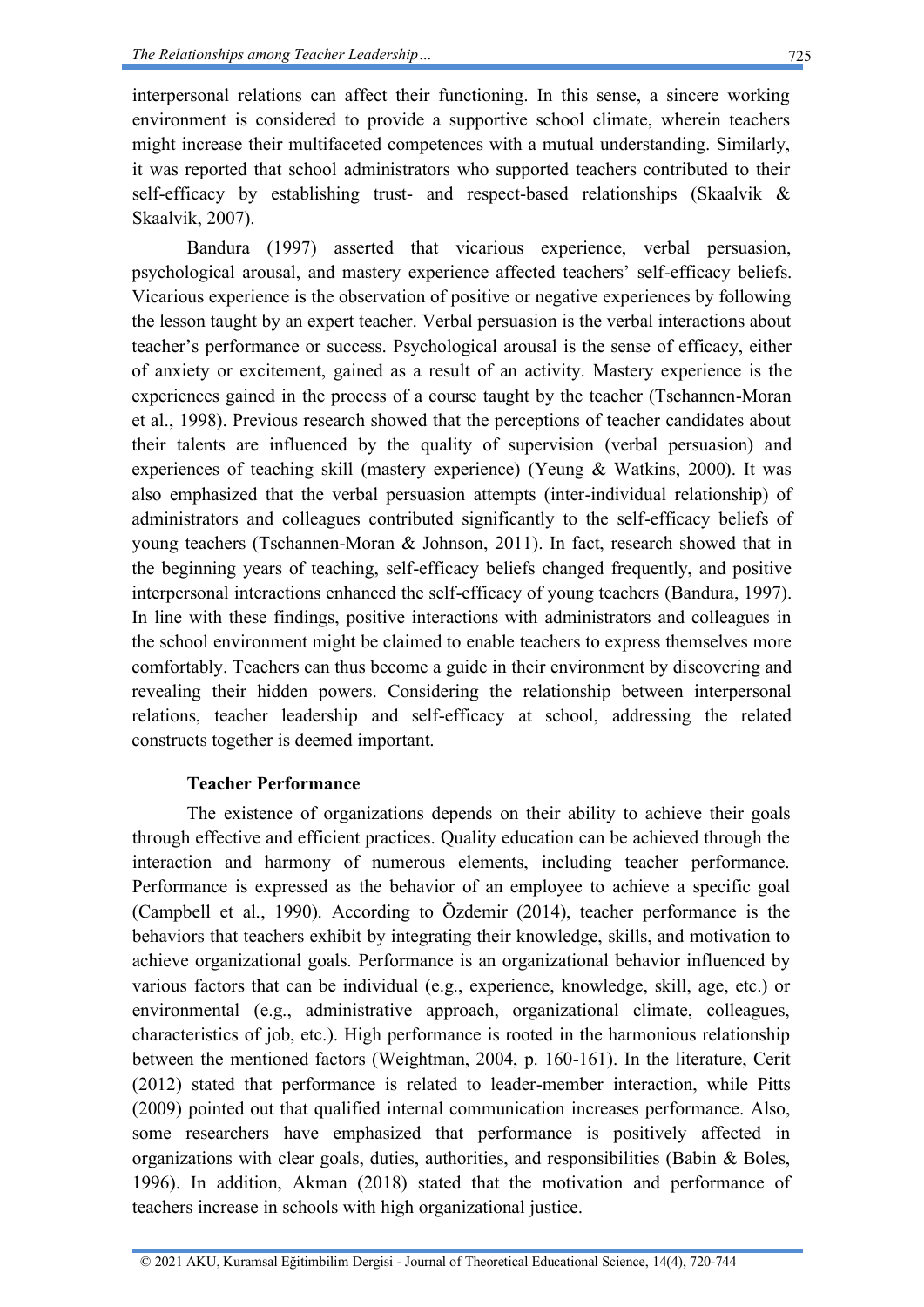Moreover, significant relationships between job satisfaction and performance were found in a meta-analysis study including 312 studies (Judge et al., 2001). Furthermore, Dilbaz-Sayın and Arslan (2018) noted that professional development, organization of the learning environment, interaction in the classroom, contribution to the development of students, interaction with the environment and being a role model are the factors to be observed in evaluating teacher performance. When the factors affecting performance are considered holistically, it is safe to say that performance is affected by personal and environmental factors, whether in schools or different sectors. The approach of self-efficacy and teacher leadership in the present study can also be considered in the context of both individual and environmental factors.

Studies indicated that teacher performance was associated with school administrators' leadership approaches and leadership adjustment (Abu Nasra & Arar, 2019; Cerit, 2012; Cheng, 2013; Korkmaz, 2005; Özdemir & Gören, 2017; Tuytens & Devos, 2012). While examining the construct, most researchers based performance on transformational leadership theory (Bass, 1985), leader-member exchange theory (Graen, 1976) and social change theory (Blau, 1964). These theories propose that performance might improve in a leader-employee relationship with a just social sharing. According to two factor theory, the performance of employees is affected by meeting their psychological needs such as autonomy, empowerment, and personal development (Herzberg et al., 1959). In the process of teacher empowerment, teachers' perceptions of self-efficacy and their levels of participation in decisions play an important role (Bogler & Nir, 2012). These explanations show that the presence of teachers in an environment enabling them to take the initiative while performing their duties positively affects various behavioral outcomes. It also points out the importance of the school administrators creating a supportive environment.

## **The Relationship among Teacher Leadership, Teacher Self-Efficacy and Teacher Performance**

Teacher leaders can be regarded as informal leaders in schools. It can be maintained that leader teachers affect other teachers just as school administrators affect teachers. It is acknowledged that increasing the instructional competence of their colleagues is among the missions of teacher leaders. Teachers who are instructionally well-endowed are considered to have increased self-confidence. Various studies on this subject have shown that teacher self-efficacy is associated with teaching quality (Guo et al., 2012; Klassen & Tze, 2014). For instance, Allinder (1994) stated that teachers with a strong sense of self-efficacy are more open to new ideas and more willing to apply new methods to meet students' needs. In addition, Day et al. (2016) noted that the instructional leadership or transformational leadership displayed by school administrators alone is insufficient to explain teacher self-efficacy. Furthermore, it was emphasized that teacher leadership might raise teacher self-efficacy by improving other teachers, school and instructional management.

Various studies regarded teacher self-efficacy as a variable that positively affects teachers' performance (Caprara et al., 2006; Skaalvik & Skaalvik, 2010; Tims et al., 2012). To exemplify, Saks (1995) pointed out that self-efficacy is the primary determinant of performance. The reason for the increase in performance may be the willingness of teachers who feel competent in any subject to exert sufficient effort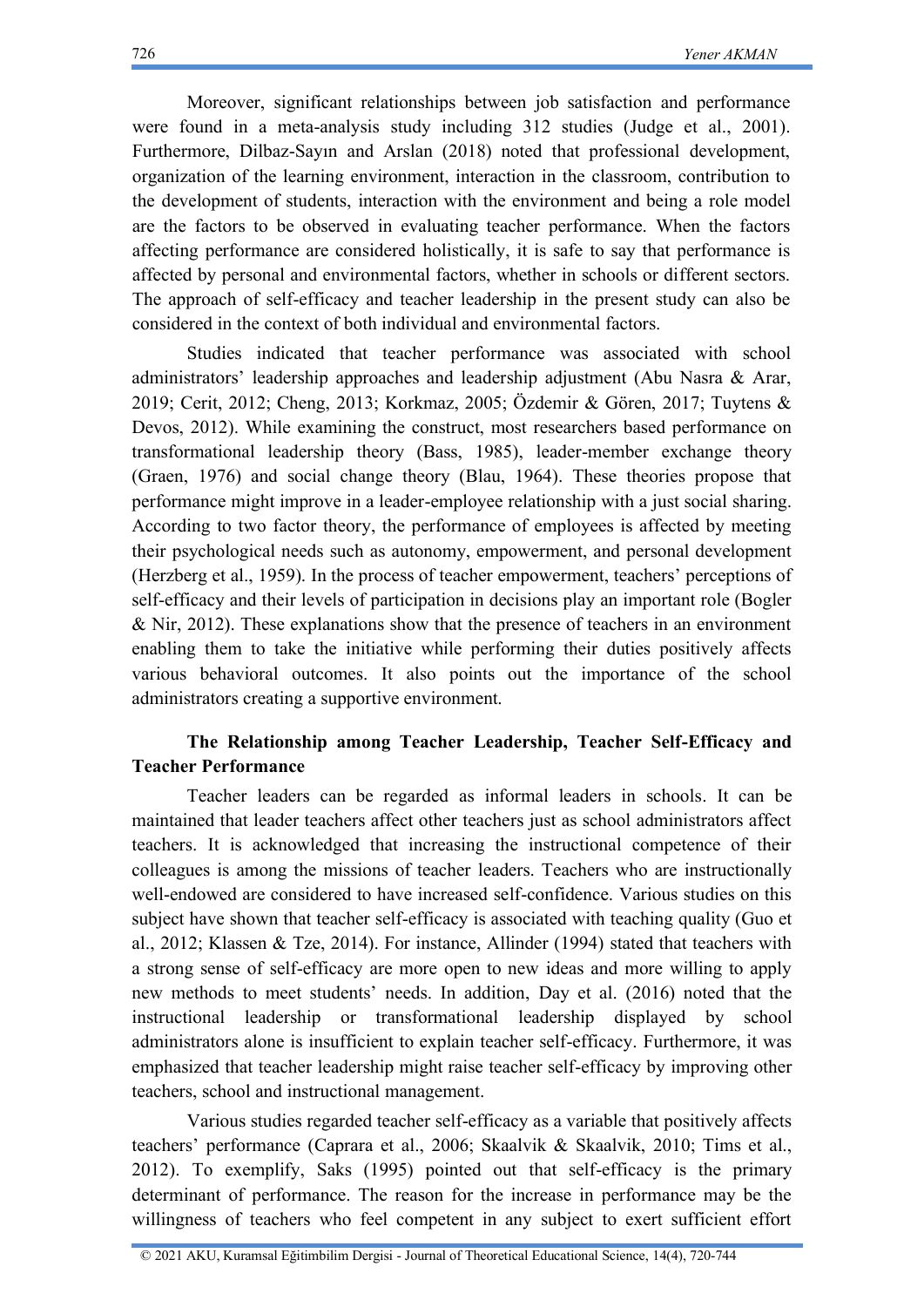concerning their duties. Additionally, teachers with strong self-efficacy were claimed to work harder, especially in difficult times (Tschannen-Moran & Hoy, 2001). Therefore, it can be seen that the high self-efficacy of teachers also increases their performance (Elliott et al., 2010; Olsen, 2008; Schunk & Ertmer, 1999). The mentioned arguments indicate direct relationships among the variables.

Most studies have shown that quality leadership positively impacts employee performance (Abu Nasra & Heilbrunn, 2015; Chen & Kanfer, 2006). Transformational leadership significantly affects performance in studies on leadership and performance (Fernet et al., 2015; Vigoda-Gadot, 2007). Considering that teacher leaders exhibit transformational leadership qualities (Pounder, 2006), significant relationships between performance and teacher leadership might be predicted. Namely, both types of leadership indicate active practices and emotional interactions (Bass, 1985). It can be argued that the innovative educational approaches expected from teacher leaders, proactive behaviors towards the solution of problems, and sincere cooperation between individuals support these views. This also indicates that teacher leaders take more responsibility in in-school practices. In this sense, it was emphasized that teachers who have quality interactions with school administrators voluntarily perform higher responsibilities (Moss et al., 2009). Also, school administrators' approach to leadership and cooperative behaviors with teachers was positively associated with teacher selfefficacy (Guo et al., 2011).

### **Purpose**

This study aimed to reveal the relationships among teacher leadership, teacher self-efficacy, and teacher performance. In this regard, the following research questions were addressed:

- 1. What is the level of teachers' perceptions of teacher leadership, self-efficacy and performance?
- 2. Are there statistically significant relationships among teacher leadership, selfefficacy, and performance?
- 3. Is organizational development (OD) a significant predictor of self-efficacy and performance?
- 4. Is professional development (PD) a significant predictor of self-efficacy and performance?
- 5. Is collaboration with colleagues (CwC) a significant predictor of self-efficacy and performance?

### **Method**

This study focused on the relationships among teacher leadership, teacher selfefficacy, and teacher performance. Data were analyzed by quantitative methods in this study, adopting a relational survey model.

### **Sample**

The study was carried out in state (K12) schools in Altındağ, Ankara. According to the data from Ankara Provincial Directorate of National Education [APDNE], 4689 teachers work in these institutions (APDNE, 2020). The research was conducted with the sample selected from the population formed by teachers. While determining the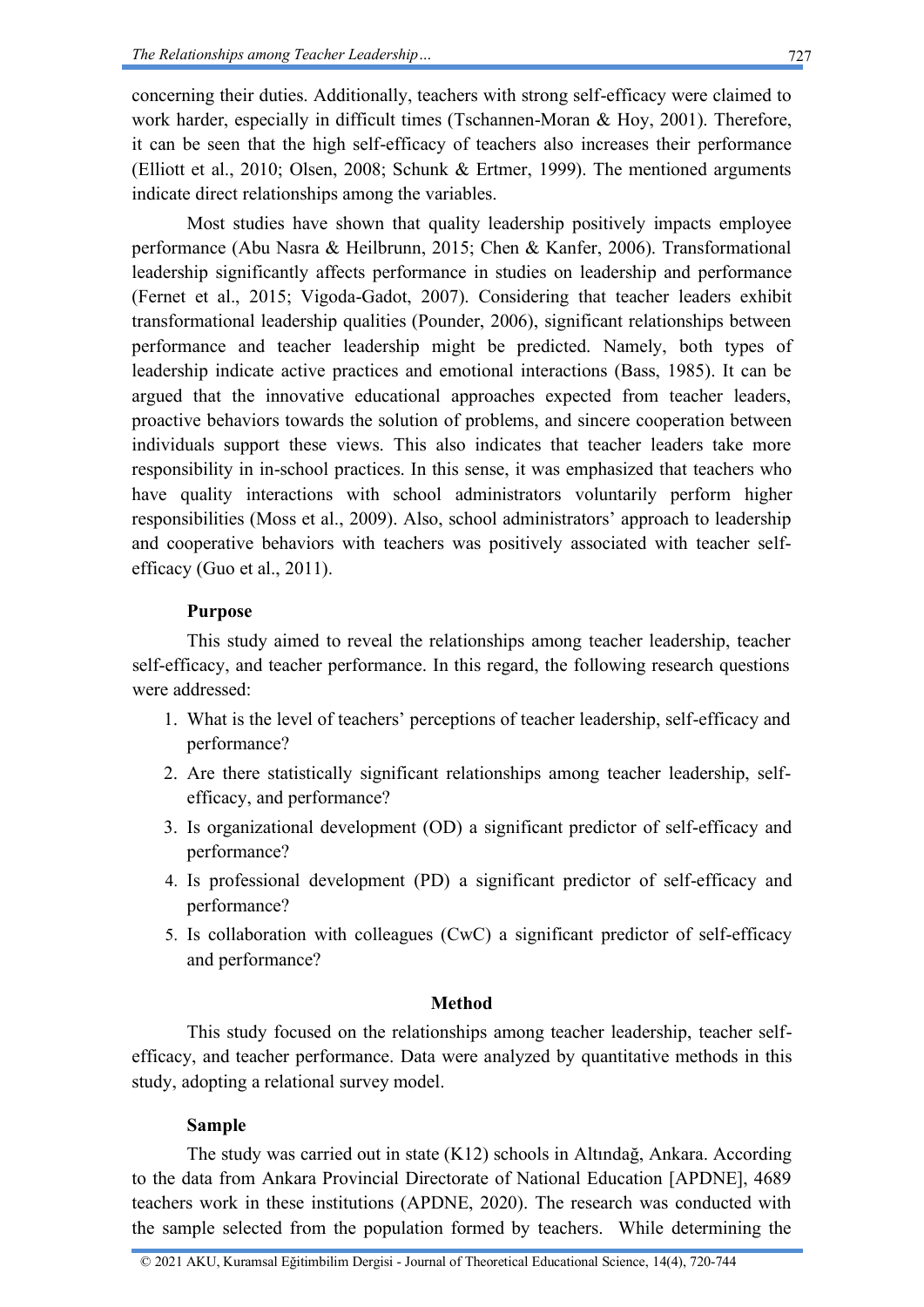number of teachers to be included in the sample, a table of sample size was used. Reaching at least 333-357 teachers with 5% tolerance was deemed sufficient for the representation of the population (Cohen et al., 2007, p. 104). The participants were determined by convenient sampling. In this regard, considering the possibility of data loss, 500 teachers were aimed to reach, but the feedback was received from 401 teachers. 199 of the participants in the sample were women (49.6%) and 202 were men (50.4%). In addition, 108 of them work in primary school (26.9%), 186 in secondary school (46.4%) and 107 in high school (26.7%).

#### **Data Collection Tools**

In this study, teachers' perceptions of teacher leadership were determined through "Teacher Leadership Scale" developed by Beycioğlu and Aslan (2010). Perceptions of self-efficacy were ascertained through "Teacher Self-efficacy Scale" adapted to Turkish by Karaoğlu (2019). Perceptions of performance were identified through "Job Performance Scale" adapted by Çöl (2008).

#### *Teacher Leadership Scale (TLS)*

Teachers' perceptions of teacher leadership were measured by TLS, made up of 25 items and a three-factor structure (OD, PD and CwC). The scale was developed in a five-point Likert style. With the exploratory factor analysis (EFA), all dimensions of the scale whose structure validity was tested explained 57.23% of the total variance. In addition, the Cronbach's Alpha coefficient indicated the reliability of the scale (OD: .87; PD: .87; CwC: .92). Some of the sample items in the scale were as follows: "Willingness to collect information and prepare reports about the school" and "Giving confidence to students". Analyses were repeated on the current dataset. As a result of the CFA, the t values of items 5, 4, and 6 were found to be insignificant. These items were therefore excluded from the dataset. Moreover, a correlation was established between items 24-25 in line with the modification indices. Goodness of fit values achieved as a result of the final CFA indicated the validity of the scale at an acceptable level [*χ2*=754.04; *df*=169; *χ2/df*=4.46; AGFI=.80; RMSEA=.08; CFI=.93; NFI=.90]. Cronbach's alpha reliability coefficients were calculated .65 for OD, .84 for PD, .70 for CWC with an overall value of .92. Given the analyses, the TLS was proved to be a valid and reliable data collection instrument.

#### *Teacher Self-Efficacy Scale (TSES)*

TSES consists of 12 items under three dimensions (i.e., student engagement, teaching strategies and classroom management). As a result of the CFA analysis of the original scale, the goodness of fit values was calculated as:  $\gamma$ 2=326.69; *d* $\neq$ =50; χ2/*df*=6.53; GFI=.95; RMSEA=.07; CFI=.97; NFI=.97. Cronbach's alpha coefficients of the scale showed that the scale was a reliable data collection instrument (student engagement: .73, teaching strategies: .75, classroom management: .74, and overall: .88). The scale has such items as: "How much can you try to control behavior that disrupts the order of the class?" and "How much effort can you make to ensure that your students comply with classroom rules?" Validity and reliability analyses of the scale were repeated. Since the t value of item 1 was not significant (t: 1.74) according to the CFA, it was removed from the dataset, and the analysis was repeated. Modification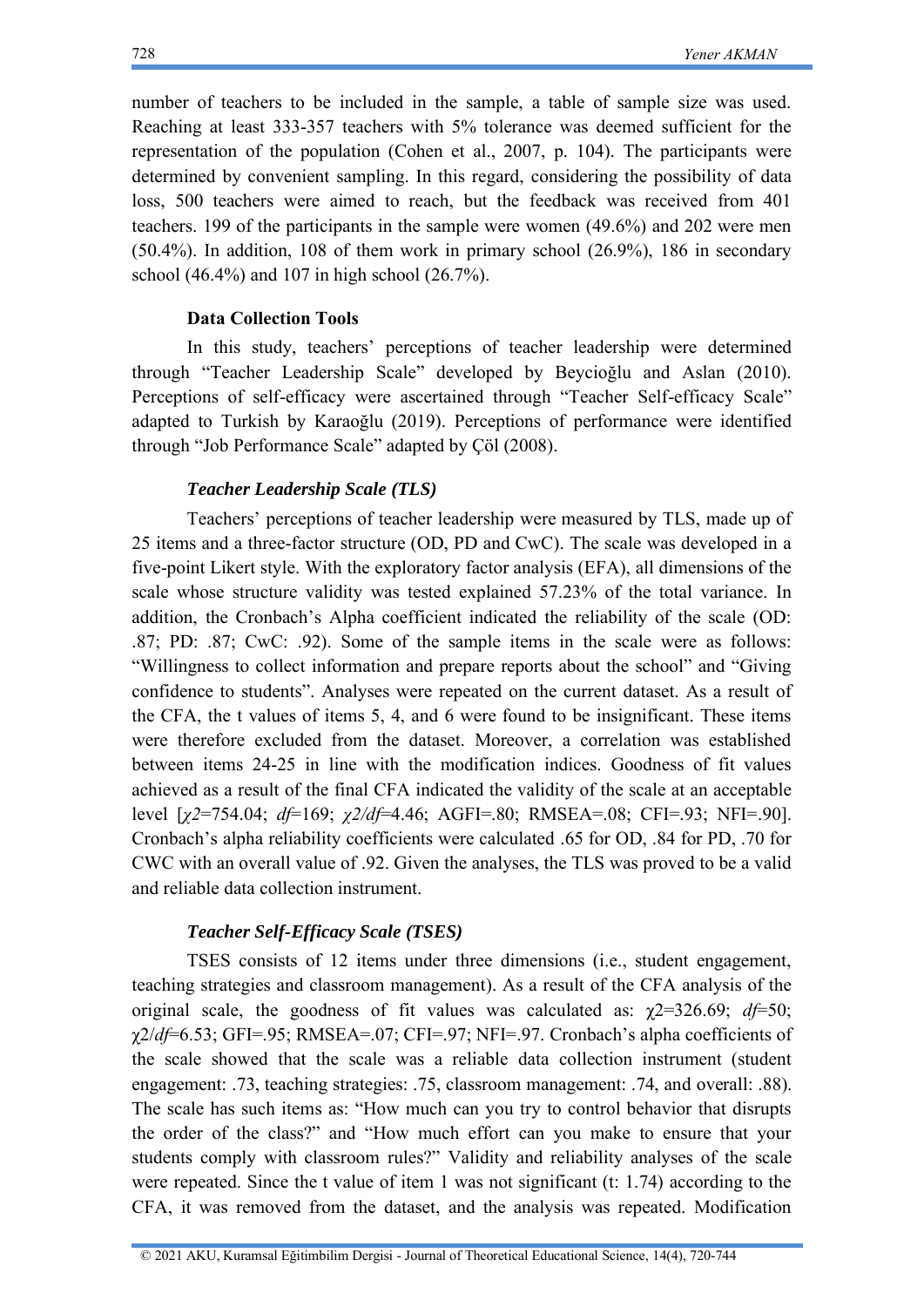suggestions were applied in order not to reduce the content validity in the second CFA. As a result of the second CFA, a correlation was established between error items 11-12 and error items 6-5, considering the modification indices. Following this analysis, the goodness of fit indices was: χ2=167.88; *df*=42; χ2/*df*=3.99; AGFI=.89; RMSEA=.08; CFI=.94; NFI=.92. In the analysis,  $\chi$ 2/*df* value was found above the specified range. More than one fit indices were found as a result of the CFA. In this process, all indices were evaluated together instead of a single indice while determining the fit (Jöreskog & Sörbom, 1993). Reliability analysis indicated the reliability of the scale (student engagement: .70, teaching strategies: .69, classroom management: .82 and overall: .84). Validity and reliability analyses showed that TSES was a valid scale.

#### *Job Performance Scale (JPS)*

The scale consists of four items. The Cronbach alpha reliability coefficient of the JPS was calculated as .82. Validity and reliability analyses were also repeated on the existing dataset. Since the t value of item 1 was insignificant (t: .46) as a result of the CFA, the analysis was repeated by removing it from the dataset. Perfect goodness of fit indices were achieved after the second CFA  $(\gamma2=0; d\mathit{f}=0; AGF1=1.0; RMSEA=00;$ CFI=1.0; NFI=1.0). In addition, the reliability coefficient of the scale was found to be .70. As a result, it was established that the JPS is a data collection instrument that can be used in the current study.

#### **The Procedures and Data Analysis**

The data were collected in June-July, 2020 by reaching teachers through a form prepared on Google forms. In the study, the perception level of the variables was analyzed through descriptive statistics (arithmetic mean, standard deviation, etc.). The level of the relationships among the variables was performed by correlation analysis. Predictive relations were revealed through regression analysis. The data were first transferred to the SPSS analysis program. It was then investigated whether the dataset met the assumptions for multivariate analysis. These assumptions can be expressed as normal distribution of data, multicollinearity, and lack of autocorrelation among the variables. For normality assumption, kurtosis and skewness values were examined. Values between -1.35 and 1.17 for teacher leadership, -1.43 and 1.38 for self-efficacy, and  $-0.89$  and  $-0.02$  for performance were calculated. Values between  $\pm 1.5$  indicate univariate normality. Homoscedasticity was examined for the assumption of multivariate normality. The presence of homoscedasticity indicates the assumption of normality. In this context, the scatter plot showing the spread as the same width towards the middle indicates the homoscedasticity (Tabachnick & Fidell, 2013). Multicollinearity was tested through VIF and tolerance values. In the study, VIF and tolerance values were calculated between 2.49 and .40 for OD, 2.89 and .34 for PD and 2.56 and .39 for CwC. In the literature, the VIF value less than 10 and the tolerance value higher than .2 are interpreted as no multicollinearity (Çokluk et al., 2016, p. 38; Field, 2005; Kalaycı, 2014, p. 267-268). The presence of autocorrelation was also examined with Durbin Watson (DW) value. Kalaycı (2014, p. 268) pointed out that the DW value between 1.5 and 2.5 indicates no autocorrelation. In the current study, the DW value was 1.72 for student engagement, 1.87 for teaching strategies, 1.76 for classroom management, and 2.01 for performance. The findings showed that all the assumptions were satisfactory. When evaluating the CFA results, special attention was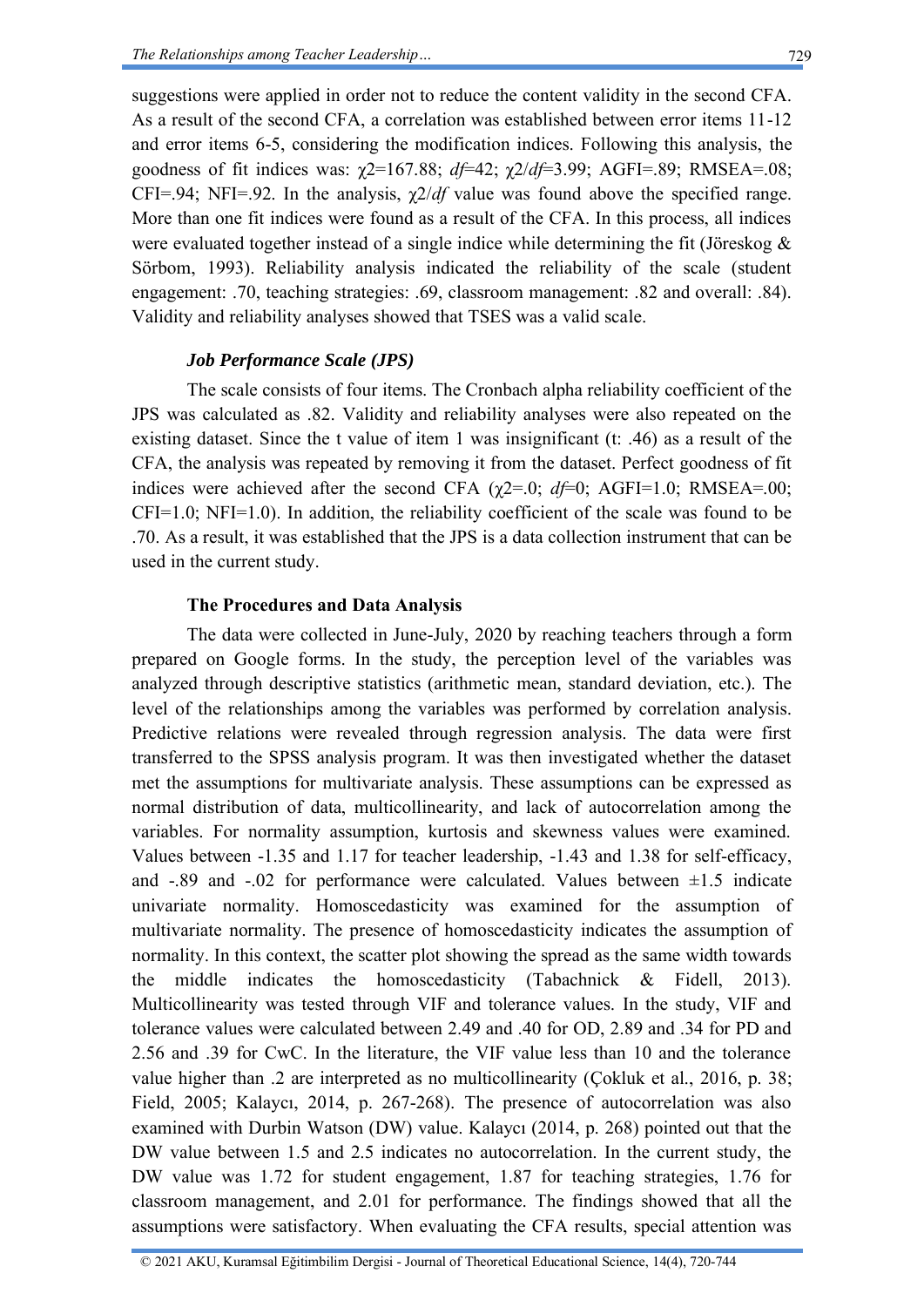paid so that χ2/df rate was less than 5, and RMSEA was less than .08 while CFI and NFI values were higher than .90 (Çokluk et al., 2016, p. 271-272). Intervals were considered in the interpretation of arithmetic means. The range for the scales was identified as "very low" for 1.00 and 1.79, "low" for 1.80 and 2.59, "medium" for 2.60 and 3.39, "high" for 4.40 and 4.19 and "very high" for 4.20 and 5.00. In evaluating the relationships among the variables, the range of 0.0-.30 was considered "low", .31-.70 "medium" and .71-1.0 "high" (Büyüköztürk et al., 2012, p. 92).

#### **Ethical Statement**

This study was conducted with the permission of Social and Human Sciences Ethics Committee of SDU dated 09/06/2020 issued 91/4.

#### **Findings**

The results about teacher leadership, teacher self-efficacy, teacher performance and arithmetic mean and standard deviation for all dimensions were presented in Table 1.

#### *Table 1*

| <b>Arithmetic Means and Standard Deviations</b> |  |  |  |
|-------------------------------------------------|--|--|--|
|-------------------------------------------------|--|--|--|

| Scale                 | Factors | $\bar{X}$ | $S_{S}$ |
|-----------------------|---------|-----------|---------|
|                       | 1. OD   | 3.89      | .64     |
| TLS $\bar{X}$ = 3.93  | 2. PD   | 4.02      | .77     |
|                       | 3. CwC  | 3.88      | .77     |
|                       | 4. SE   | 3.76      | .86     |
| TSES $\bar{X}$ = 3.92 | 5. TS   | 4.02      | .81     |
|                       | 6. CM   | 3.98      | .86     |
| <b>JPS</b>            | 7. Perf | 4.05      | .79     |

*N*=401 (OD: Organizational development; PD: Professional development; CwC: Cooperation with colleagues; SE: Student engagement; TS: Teaching strategies; CM: Classroom management; Perf: Performance)

As Table 1 shows, teacher leadership, teacher self-efficacy and teacher performance were at a "high" level. Furthermore, a high level of perception was observed in all factors. The results of correlation analysis about teacher leadership, teacher self-efficacy and teacher performance were presented in Table 2.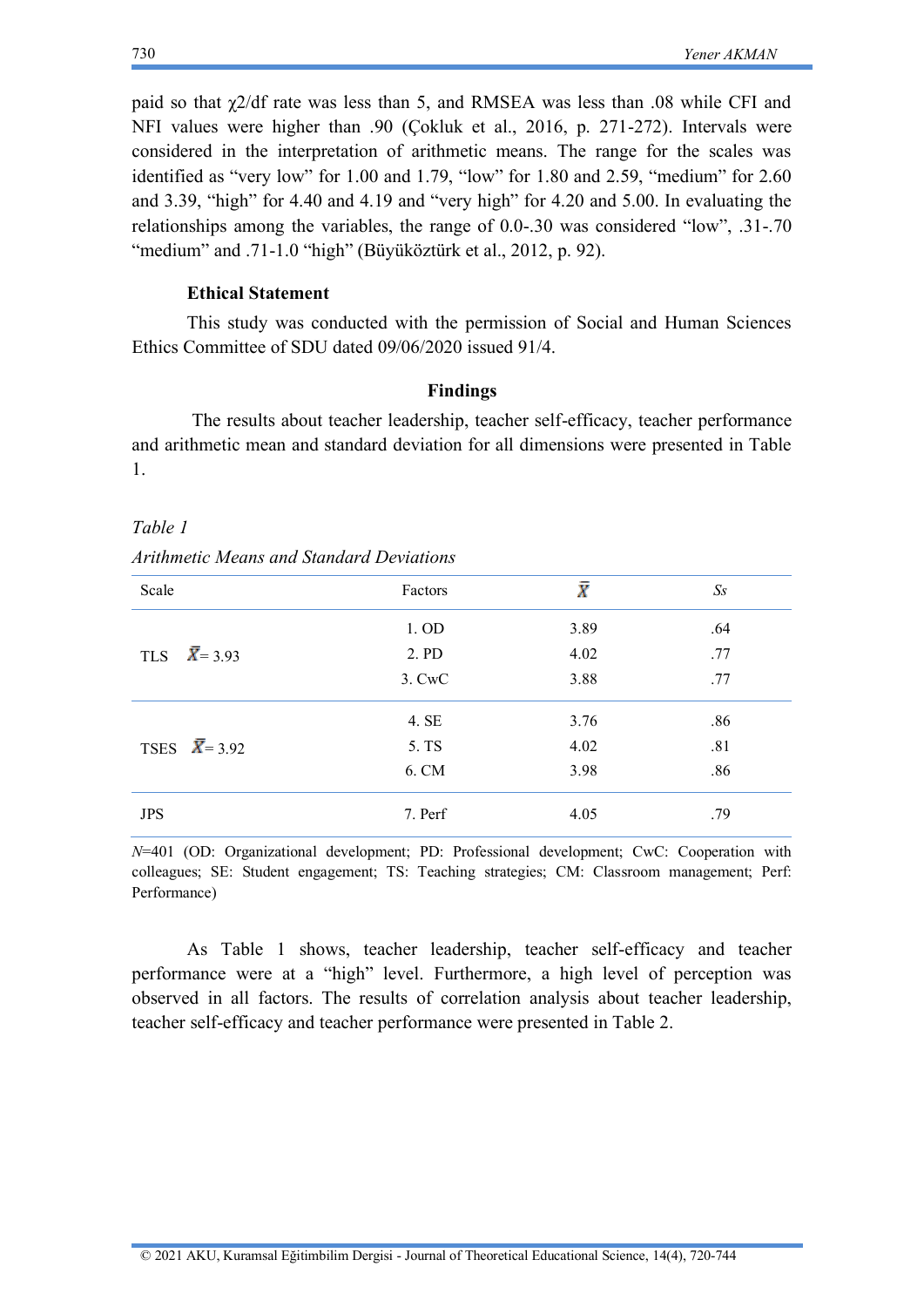*Table 2*

| Correlations between Variables |         |         |         |                |         |                          |   |  |  |
|--------------------------------|---------|---------|---------|----------------|---------|--------------------------|---|--|--|
| Factors                        |         | 2       | 3       | $\overline{4}$ | 5       | 6                        | 7 |  |  |
| 1. OD                          | -       |         |         |                |         |                          |   |  |  |
| 2. PD                          | $.74**$ |         |         |                |         |                          |   |  |  |
| 3. CwC                         | $.70**$ | $.75**$ |         |                |         |                          |   |  |  |
| 4. SE                          | $.40**$ | $.40**$ | $.46**$ |                |         |                          |   |  |  |
| 5. T <sub>S</sub>              | $.52**$ | $.62**$ | $.52**$ | $.47**$        |         |                          |   |  |  |
| 6.CM                           | $.48**$ | $.62**$ | $.52**$ | $.36**$        | $.56**$ | $\overline{\phantom{a}}$ |   |  |  |
| 7.Perf                         | $.61**$ | $.64**$ | $.57**$ | $.52**$        | $.61**$ | $.55**$                  |   |  |  |

\*\**p*<.01; *N*=401 (OD: Organizational development; PD: Professional development; CwC: Cooperation with colleagues; SE: Student engagement; TS: Teaching strategies; CM: Classroom management; Perf: Performance)

As Table 2 shows, correlation coefficients of OD with SE  $(r=40; p<.01)$ , TS ( $r=52$ ;  $p<01$ ), CM ( $r=48$ ;  $p<01$ ) and perf ( $r=61$ ;  $p<01$ ); PD with SE ( $r=40$ ;  $p<01$ ), TS (*r*=.62; *p*<.01), CM (*r*=.62; *p*<.01) and perf (*r*=.64; *p*<.01); CwC with SE (*r*=.46; *p*<.01), TS (*r*=.52; *p*<.01), CM (*r*=.52; *p*<.01) and perf (*r*=.57; *p*<.01) indicated positive significant correlations among all factors at a moderate level. Multiple linear regression analysis results showed the predictability of all dimensions of teacher leadership on selfefficacy and performance as presented in Table 3.

| Table 3                                     |  |
|---------------------------------------------|--|
| Multiple Linear Regression Analysis Results |  |

|           | Student Engagement |        | <b>Teaching Strategies</b> |      | Classroom<br>Management |       |                  | Performance |       |                  |          |       |
|-----------|--------------------|--------|----------------------------|------|-------------------------|-------|------------------|-------------|-------|------------------|----------|-------|
|           | B                  | t      | $R^2$                      | B    | $\mathfrak{t}$          | $R^2$ | $\boldsymbol{B}$ | T           | $R^2$ | $\boldsymbol{B}$ | t        | $R^2$ |
|           |                    |        | .22                        |      |                         | 40    |                  |             | 40    |                  |          | 46    |
| <b>OD</b> | .169               | 1.806  |                            | .116 | 1.496                   |       | .006             | .069        |       | .327             | $4.561*$ |       |
| <b>PD</b> | .093               | 1.103  |                            | .524 | $7.524*$                |       | .589             | 7.957*      |       | .357             | 5.528*   |       |
| CwC       | .346               | 4.380* |                            | .091 | 1.392                   |       | .145             | $2.094*$    |       | .132             | 2.186*   |       |

*N*=401; \**p*<.05.

As Table 3 shows, three dimensions of teacher leadership explained 22% of the total variance (*F*=38.873, *p*<.05) regarding teachers' perceptions of student engagement. Only CwC ( $\beta$ =.346,  $p$ <.05) significantly predicted SE. In terms of TS, all dimensions of teacher leadership together explained 40% of the total variance (*F*=89.774, *p*<.05). It was found that only PD ( $\beta$ =.524,  $p$ <.05) was a significant predictor of TS. Considering teachers' perceptions of CM, all dimensions of teacher leadership together explained 40% of the total variance ( $F=88.415$ ,  $p<0.05$ ). It was also found that PD ( $\beta = .589$ ,  $p<0.05$ ) and CwC ( $\beta$ =.145,  $p$ <.05) significantly predicted CM. Finally, all dimensions of teacher leadership together explained 46% of the total variance (*F*=112.545, *p*<.05) in terms of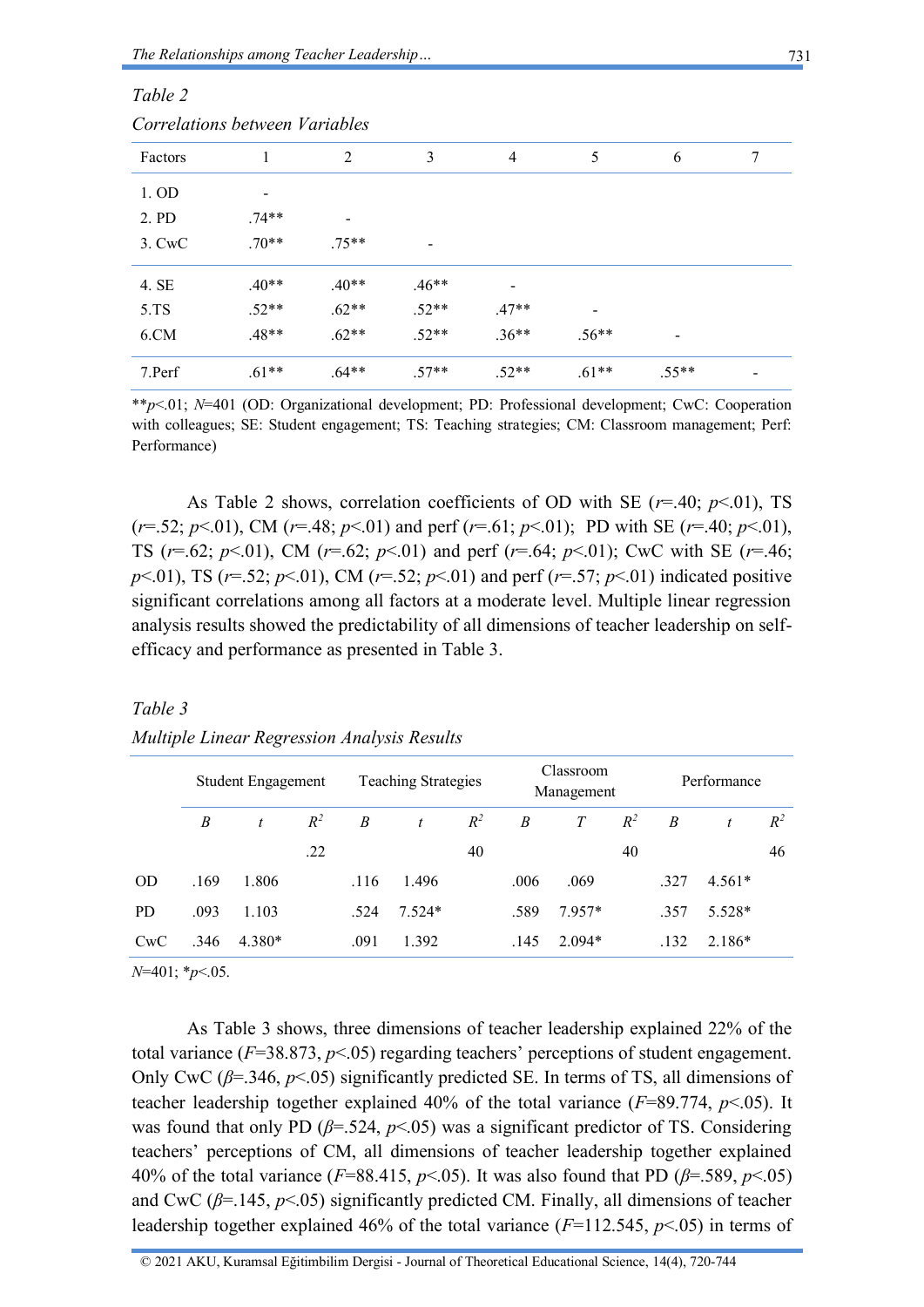teachers' perceptions of performance. It was further noted that OD (*β*=.327, *p*<.05), PD ( $\beta$ =.357,  $p$ <.05) and CwC ( $\beta$ =.132,  $p$ <.05) significantly predicted performance.

#### **Discussion**

In this study, the relationships among teacher leadership, teacher self-efficacy and teacher performance were examined. The participants were 401 teachers working in Altındağ, Ankara. The findings showed that the perceptions of teacher leadership were high. Various studies supported this finding (Beycioğlu & Aslan, 2012; Cansoy & Parlar, 2018; Öntaş & Okut, 2017). In other words, the perceptions about teacher leadership were found to be positive. Teachers' perceptions of *professional development,* in particular, were found to be higher in teacher leadership. This can be interpreted as the teachers' willingness to communicate effectively with their colleagues, exhibit behaviors open to learning, follow innovations, and take responsibility for the development of the school. In addition, the perceptions of *cooperation with colleagues* and *organizational development* were found to be lower than *professional development* in the study. This finding was consistent with previous research findings (Kılınç & Recepoğlu, 2013; Yiğit et al., 2013). It follows that teachers *cooperating with colleagues* hold themselves responsible for their development, share their own experiences to increase their professional competencies, direct and support them. Teachers' lower perception of *organizational development* can be regarded as avoiding the process of participating in school administration and official tasks and participating in environmental activities. Participation in the decision-making process within the organization is a factor that enhances the quality of organizational functioning. This process might positively affect the individual's commitment to the organization and the perception of organizational citizenship. It was asserted that decisional participation supports organizational development (Aslan & Ağıroğlu Bakır, 2015). However, the centralized structure of the education system does not considerably allow the spread of distributed leadership behaviors in school administration. By holding the authorities and responsibilities, the administration might therefore prevent other teachers from reaching collaborative opportunities that might enable them to improve their leadership qualities. This finding was found to be similar to the findings of previous studies (Sawyer, 2005; York-Barr & Duke, 2004). In addition, teachers' reluctance to take part in official duties and other environmental activities may result from intensive teaching activities. Such similar activities mostly do not yield tangible returns (e.g., certificate of achievement, service score, etc.). They are perceived as a waste of time and might increase teachers' reluctance.

This study found that teachers' perceptions of self-efficacy were high. This finding accords with previous literature (Demir, 2018; Kutluca, 2018). According to these findings, teachers expressed their self-efficacy levels as positive. In other words, teachers believed that they had the skills necessary to achieve a goal. This may indicate teachers' ability to reflect the competences forming the basis of the teaching profession, such as pedagogical-field expertise and general knowledge-ability while performing their duties related to their jobs.

Similarly, teachers exhibited their performances at a high level in the study. This finding was also supported by some studies (Akçekoce & Bilgin, 2016; Akman, 2018; Bakker & Bal, 2010; Büyükgöze & Özdemir, 2017; Limon & Sezgin-Nartgün, 2020;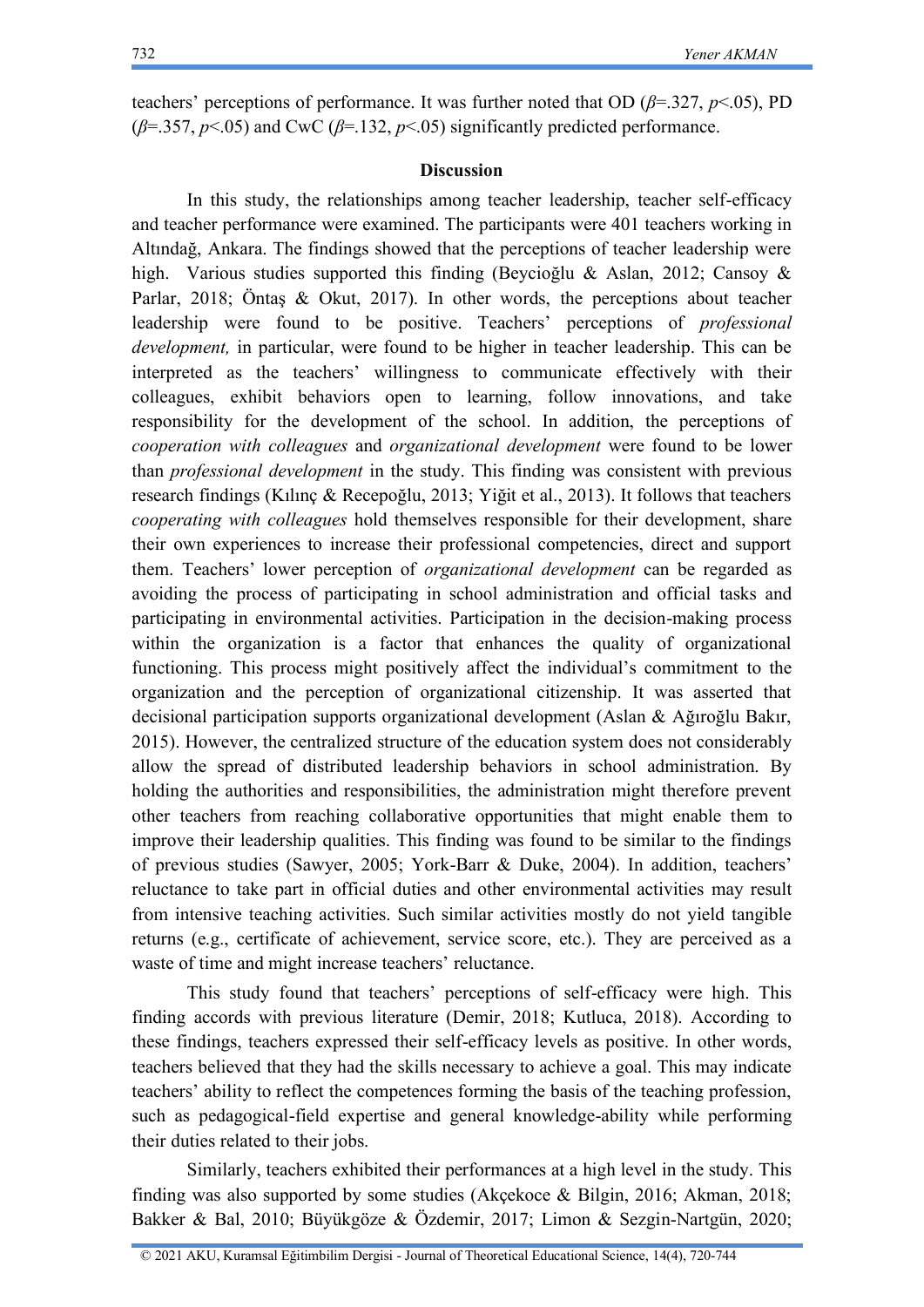Özdemir & Gören, 2017; Özdemir & Yirmibeş, 2016; Özgenel & Aktaş, 2020; Özgenel et al., 2020). In studies investigating teacher performance in recent years, mostly high perception of performance has drawn attention. Various conditions improved in schools relatively considerably compared to the past might account for this. In other words, the developments enhancing teachers' performance can be a relative increase in the insufficient opportunities for teachers to participate in decisions concerning them (Burton et al., 2008), increasing the school's educational power by completing norm staffing of teachers, facilitation of classroom management thanks to the decrease in student numbers (Akalın, 2015) and a more intense encounter of students with technology-based rich learning experiences (Tosuntaş, 2017).

The relationships among variables were also examined in this study. The findings showed that teacher leadership behaviors had significant positive relationships with student engagement, teaching strategies, classroom management and teacher performance. The fact that teacher leaders were in *cooperation with colleagues* can be considered as a reflection of leadership. Teacher leaders convey their innovative learning experiences to other teachers by emphasizing cooperation in informal relations (Muijs & Harris, 2003). This accordingly contributes to teachers' *professional development* and thus to the development of schools (Pounder, 2006). It also positively affects teachers' classroom management skills and teaching strategies. It was asserted that teacher leadership was expressed as an element that increases teachers' professionalism (Crowther et al., 2009). Similarly, Jackson and Bruegmann (2009) emphasized the importance of collaboration in helping employees deal with uncertainties about educational practices at school and in increasing instructional quality. The changes that leadership creates on the organization and its employees can be examined in many ways. Leadership behaviors can be viewed as an important element behind many positive or negative outputs in the organization. In particular, it is striking that the leadership behaviors of teachers that support the professional learning process significantly affect teaching quality, student learning and institutional development (Hallinger et al., 2017; Zheng et al., 2018).

As one of the dimensions of teacher leadership, *organizational development* was found to be an important predictor of performance. According to the findings, the quality of teachers' behaviors for the development of the school can be viewed as performance. That is, the behaviors teachers perform voluntarily and in administrative duties might increase teacher visibility in schools. This may indicate task performance. Performance has a multidimensional and complex structure, affected by many individual and environmental factors. In this sense, it may be difficult to know which dimension of organizational development affects performance. The current study examined performance in general. However, the relationship in this study can be handled through contextual performance. According to the literature, contextual performance is voluntary behavior excluded in the job description of employees. It supports the psychological and social environment of the organization (Onay, 2011). Expressions such as voluntariness, effort, optional behaviors and team performance are frequently emphasized to explain contextual performance (Robbins & Judge, 2012). The mentioned expressions are the administrative support displayed by the teachers and participation in the school's relations with environmental factors, etc., in organizational development associated with such actions.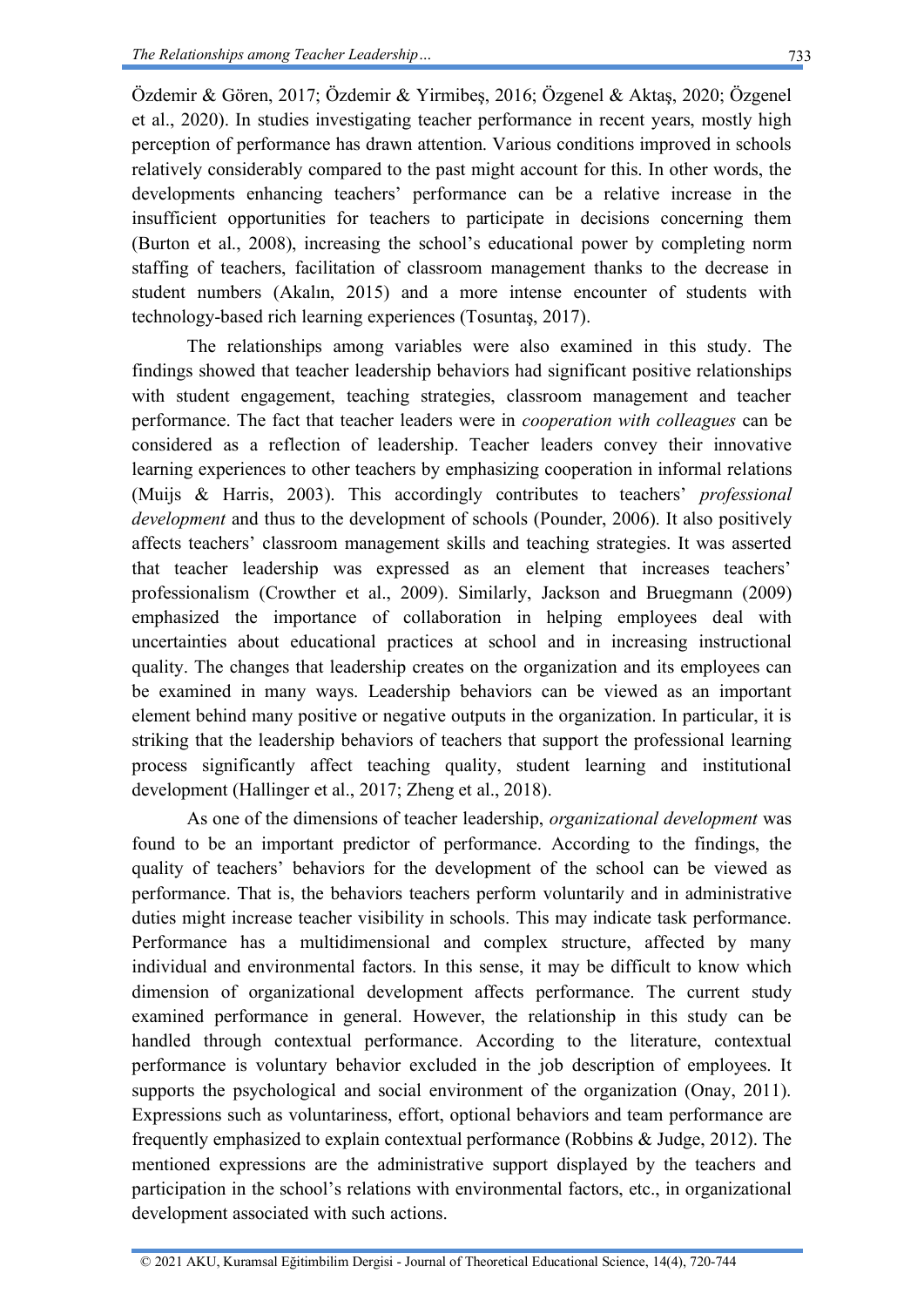Furthermore, it was found that organizational development did not predict student engagement, teaching strategies and classroom management among the variables. This might be due to the fact that organizational development is largely caused by administrative duties and environmental factors that affect the school. That is, the dimensions unpredictive of the organizational development emphasized the educational process in the classroom. It is further linked with such actions as formalinformal empowerment in the school, making efforts for the recognition of the school in the society, and exhibiting voluntariness for the participation of environmental factors in the education process. Moreover, this may imply that teachers mostly direct their energies to classroom activities and are not very interested in administrative routines in school. The reason for this may be the perception of waste of time and lack of motivation for related jobs. To prevent this drawback, teachers' perceptions can be raised by developing practices that might encourage teachers who take responsibility for school business administration and environmental relations by school administrators.

Herzberg et al. (1959) stated that meeting the individual development needs of teachers is related to their performances. In other words, teacher leaders exhibiting behaviors towards the *professional development* of other teachers might be considered to positively impact their educational efficiency by providing them with new learning experiences. Similarly, leadership behavior improved teacher performance (Abu Nasra & Heilbrunn, 2015). Transformational leadership was found to have significant effects on teacher performance (Fernet et al., 2015). Pounder (2006) asserted that transformational leadership and teacher leadership had similar behavioral patterns. This can be acknowledged as a finding that supports the predictability of teacher leadership on performance in the current research.

Additionally, it was claimed that teachers' expressing their colleagues' achievements or high performances promoted self-efficacy development (Tschannen-Moran & Johnson, 2011). In brief, leader teachers are believed to strengthen teachers' self-efficacy beliefs through verbal persuasion. Considering that self-efficacy is an individual's belief in achieving success, an increase in teachers' educational skills is predicted to support their self-efficacy. In addition, no predictive effect was found, although an indirect interaction was expected between professional development and student engagement in the study. This may be due to factors related to professional development. Professional development means having the power to increase the motivation of teachers, enabling them to discover their potential and having a more participatory attitude within the school. There is an incentive for teachers to be an important part of schools. Also, student engagement mostly emphasizes practices for the positive development of student behavior in the classroom. In other words, it is mainly related to behavior management.

Moreover, it was found that *cooperation with colleagues* significantly predicted such dimensions of self-efficacy as performance, classroom management and student engagement. The behaviors of teacher leaders to enhance the instructional competence of their colleagues might also be said to affect the instructional quality of teachers positively. Various studies on the importance of collaboration among teachers showed that professional collaboration was a significant predictor of teacher self-efficacy (Duyar et al., 2013; Sehgal et al., 2017). In this regard, Guo et al. (2012) pointed out that the quality of teaching had a positive relationship with teachers' self-efficacy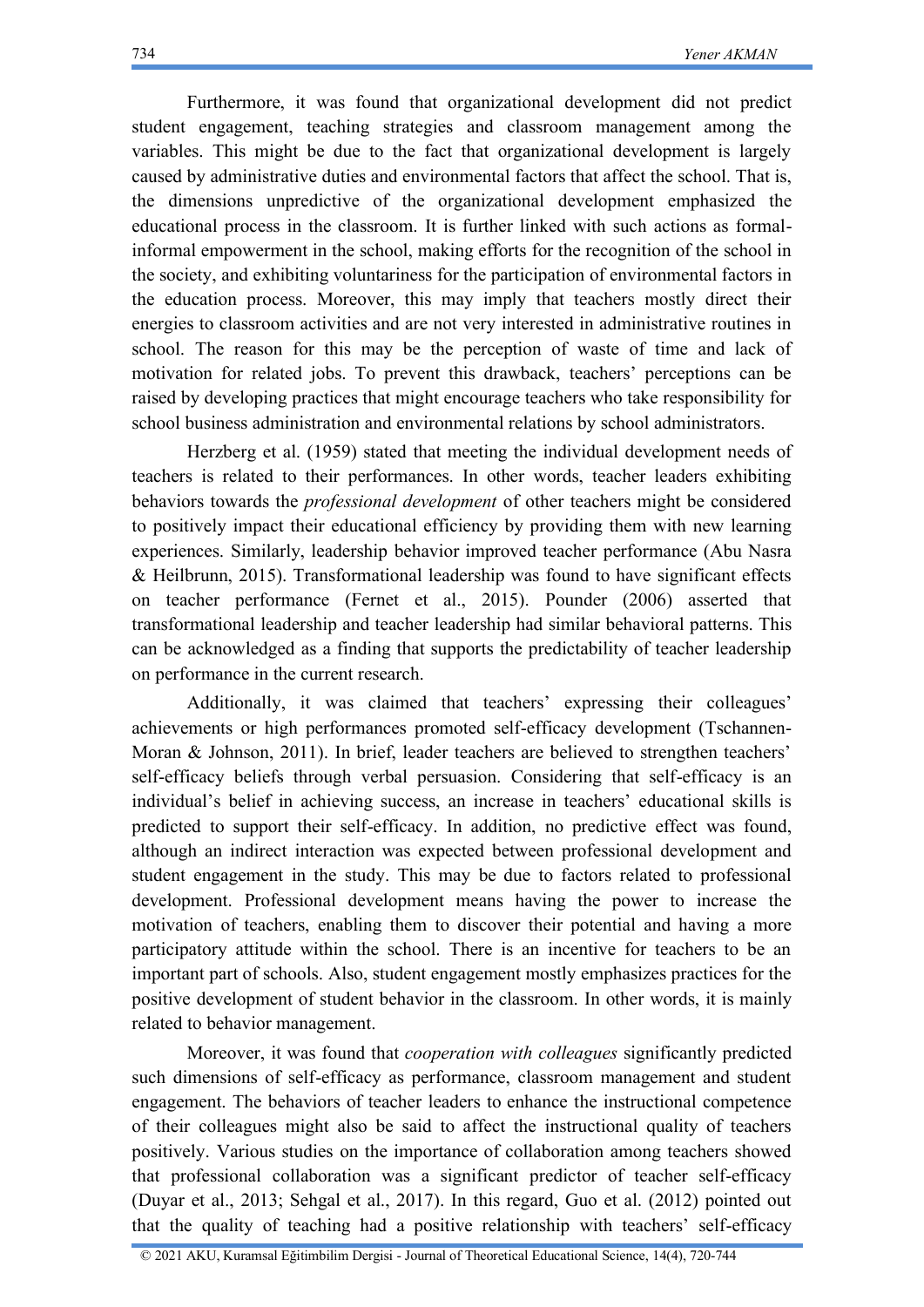perceptions. Supporting these findings, Olsen (2008) also stated that teacher selfefficacy was positively interacted with teacher performance.

Moreover, Sehgal et al.'s study (2017) was considered important in terms of providing a holistic perspective to the current study findings. In this study, the effectiveness of teachers' self-efficacy perceptions could be increased with the cooperation between colleagues and the support of school administrators. It was further found that cooperation with colleagues did not significantly predict teaching strategies. Cooperation with colleagues indicated a positive interaction with other teachers in terms of both educational and instructional processes. In this process, CwC was emphasized to increase the mutual competence of teachers. Instructional strategies mostly refer to the in-class application process. The lack of predictability among the variables may be due to the more superficial and formal relations between teachers rather than the cooperation of teachers towards the implementation process. In other words, cooperation with colleagues may be realized only through sharing documents (e.g., exam papers, course materials, reports, etc.). In this case, there may not be interactions related to the applied teaching process.

#### **Conclusion and Implications**

In conclusion, the study showed that teacher leadership was an important variable to explain teacher performance. In other words, the development of teacher leadership in schools was highly effective on the development of teachers' performance. Teacher leadership was also found to have partial effects on self-efficacy on the basis of dimensions. To increase the interaction and professional collaboration between teachers, interdisciplinary interaction can be developed through meetings organized by teachers in their areas of expertise during out-of-school times. Moreover, a formal (policy makers) or informal performance system can be created to reveal the leadership characteristics of teachers. With this system, teachers' self-confidence and competence can be enhanced, and the way to contribute to their environment can be paved. This study was carried out in state educational institutions. Therefore, taking the opinions of teachers working in private education institutions can provide a holistic view of leadership, self-efficacy, and performance. In addition, examining the relationship between teacher leadership and different organizational behavior outcomes such as motivation, commitment and burnout can contribute to the literature. As another suggestion, examining how teachers' leadership tendencies are handled in different working groups (school principal, student, etc.) and with various research methods may reveal rich perspectives on the concept.

#### **Limitations**

This study has various limitations. First, the study group was located in Altındağ, Ankara, thus making it difficult to generalize the findings. Second, the teachers' responses to the scales might be socially desirable, therefore weakening their objectivity. This might be because teachers made their own self-evaluations when exhibiting behaviors or attitudes in the scales. Third, more comprehensive findings might be obtained by qualitative or mixed methods instead of quantitative methods.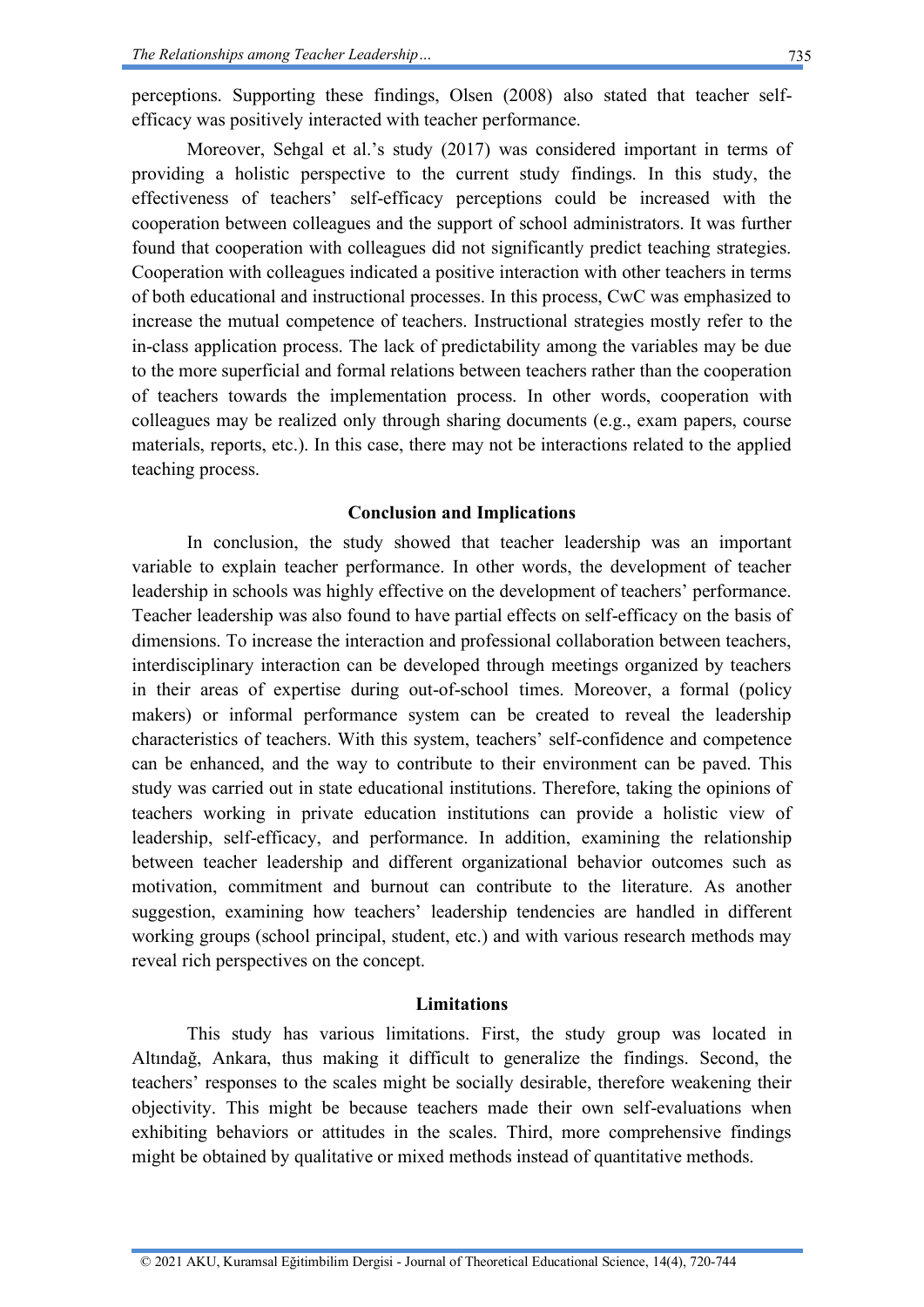#### **References**

- Abu Nasra, M., & Arar, K. (2019). Leadership style and teacher performance: mediating role of occupational perception. *International Journal of Educational Management, 34*(1), 186-202.<https://doi.org/10.1108/IJEM-04-2019-0146>
- Abu Nasra, M., & Heilbrunn, S. (2015). Transformational leadership and organizational citizenship behavior in the Arab educational system in Israel: the impact of trust and job satisfaction. *Educational Management Administration & Leadership, 44*(3), 80-396.<https://doi.org/10.1177/1741143214549975>
- Akalın, S. (2015). Opinions and needs of mainstream classroom teachers about classroom management. *Ankara Üniversitesi Eğitim Bilimleri Fakültesi Özel Eğitim Dergisi, 16*(3), 215-234
- Akçekoce, A., & Bilgin, K. U. (2016). Okul müdürlerinin liderlik stilleri ve öğretmen performansı. *Çağdaş Yönetim Bilimleri Dergisi, 2*(2), 1-23.
- Akman, Y. (2018). The investigation of the relationships between organisational justice, work motivation and teacher performance. *Çukurova University Faculty of Education Journal, 47*(1), 164-187.<https://doi.org/10.14812/cuefd.371642>
- Allinder, R. M. (1994). The relationship between efficacy and the instructional practices of special education teachers and consultants. *Teacher Education and Special Education, 17*, 86-95.
- Andrews, D., & Lewis, M. (2007). Transforming practice from within: The power of the Professional learning community*.* In L. Stoll & K. Seashore Louis (Eds.), *Professional learning communities: Divergence, depth and dilemmas* (pp. 132- 147). Open University Press.
- Ankara İl Mili Eğitim Müdürlüğü (AİMEM) (2020, April 21). *Eğitim istatistikleri*. Retrieved from [http://ankara.meb.gov.tr/www/egitim-istatistikleri/icerik/24.](http://ankara.meb.gov.tr/www/egitim-istatistikleri/icerik/24)
- Aslan, M., & Ağıroğlu Bakır, A. (2015). The interaction of distributed leadership and organizational commitment in schools: a qualitative study. *Electronic International Journal of Education, Arts, and Science, 1*(2), 1-30.
- Babin, B. J., & Boles, J. S. (1996). The effects of perceived co-worker involvement and supervisor support on service provider role stress, performance and job satisfaction. *Journal of Retailing, 72*(1), 57-75.
- Bakker, A. B., & Bal, P. M. (2010). Weekly work engagement and performance: A study among starting teachers. *Journal of Occupational and Organizational Psychology, 83*, 189-206.<https://doi.org/10.1348/096317909X402596>
- Bandura, A. (1977). Self-efficacy: toward a unifying theory of behavioral change. *Psychological Review, 84*, 191-215.<https://doi.org/10.1037/0033-295X.84.2.191>
- Bandura, A. (1997). *Self-efficacy: The exercise of control*. W. H. Freeman & Co.
- Bass, B. (1985). *Leadership and performance beyond expectations*. Free Press.
- Berg, J., & Zoellick, B. (2018). Teacher leadership: toward a new conceptual framework. *Journal of Professional Capital and Community, 4*(1), 2-14. <https://doi.org/10.1108/JPCC-06-2018-0017>
- Beycioğlu, K., & Aslan, B. (2010). Teacher leadership scale: A validity and reliability study. *Elementary Education Online, 9*(2), 764-775.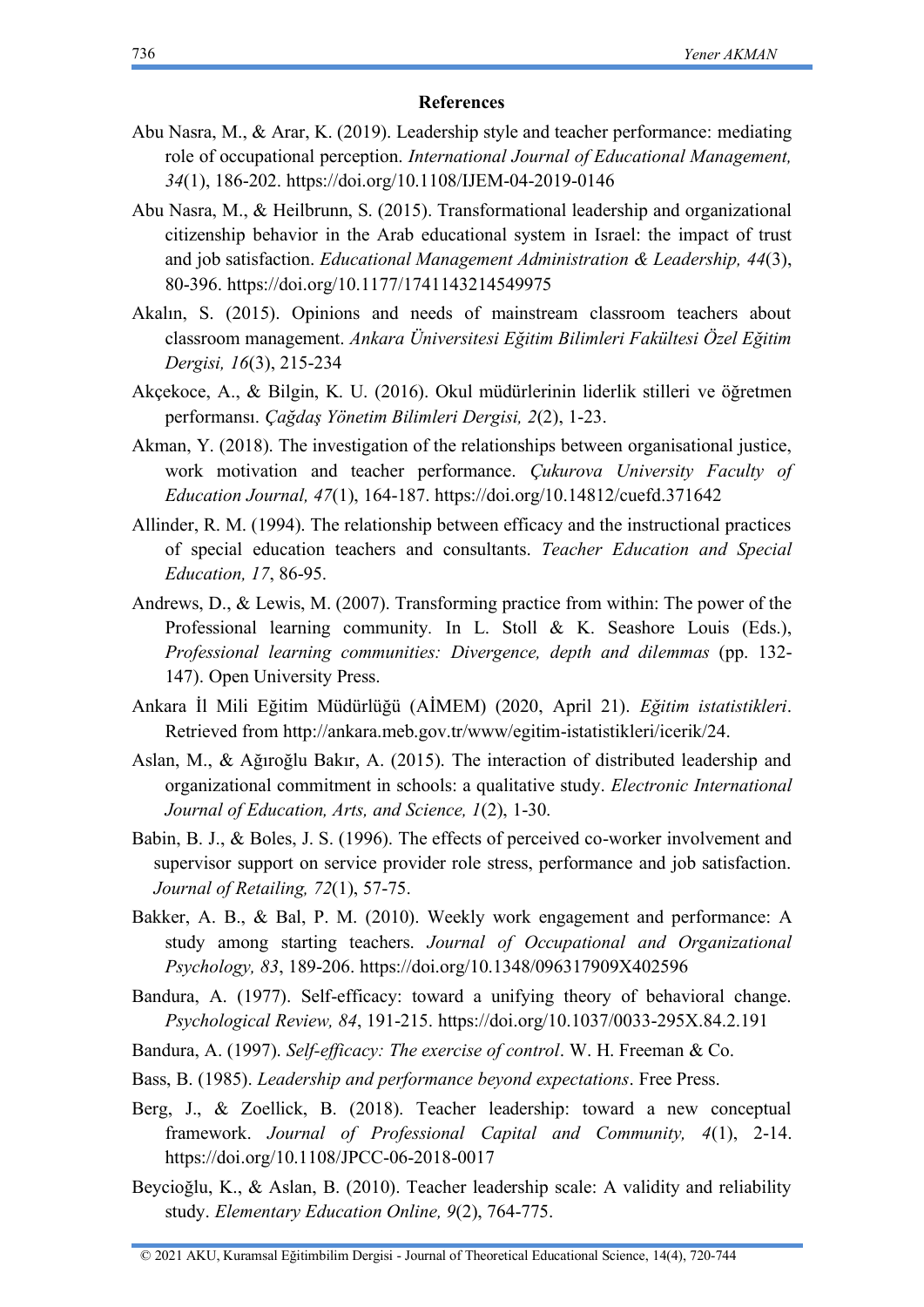- Beycioğlu, K., & Aslan, B. (2012). Teachers and administrators' views on teacher leadership: a mixed methods study. *Educational Administration: Theory and Practice, 18*(2), 191-223.
- Blackman, A. (2010). Coaching as a leadership development tool for teachers. *Professional Development in Education, 36*(3), 421-441.
- Blau, P. (1964). *Exchange and power in social life*. John Wiley.
- Bogler, R., & Nir, A. (2012). The importance of teachers' perceived organizational support to job satisfaction: what's empowerment got to do with it?. *Journal of Educational Administration, 50*(3), 287-306. <https://doi.org/10.1108/09578231211223310>
- Buckner, K. G., & McDowelle, J. O. (2000). Opportunities, and support developing teacher leaders: Providing encouragement. *NASSP Bulletin, 84*, 35-41.
- Burton, J. P., Sablynski, C. J., & Sekiguchi, T. (2008). Linking justice, performance, and citizenship via leader-member exchange. *Journal of Business Psychology, 23*, 51-61.<https://doi.org/10.1007/s10869-008-9075-z>
- Büyükgöze, H., & Özdemir, M. (2017). Examining job satisfaction and teacher performance within Affective Events Theory. *Inonu University Journal of the Faculty of Education, 18*(1), 311-325.<https://doi.org/10.17679/inuefd.307041>
- Büyüköztürk, Ş., Çokluk, Ö., & Köklü, N. (2012). *Sosyal Bilimler için istatistik*. Pegem A Yayıncılık.
- Campbell, J. P., McHenry, J. J., & Wise, L. L. (1990). Modeling job performance in a population of jobs. *Personnel Psychology, 43*, 313-333.
- Cansoy, R., & Parlar, H. (2018). Teacher leadership as a predictor of school effectiveness. *Kastamonu Education Journal, 26*(3), 925-934.
- Caprara, G. V., Barbaranelli, C., Steca, P., & Malone, P. S. (2006). Teachers' selfefficacy beliefs as determinants of job satisfaction and students' academic achievement: A study at the school level. *Journal of School Psychology, 44*(6), 473-490.<https://doi.org/10.1016/j.jsp.2006.09.001>
- Carver, C. L. (2010). Mentors coaching principals in instructional leadership: The case of Rebecca and Ramon. *Journal of Cases in Educational Leadership, 13*(2), 39-46. <https://doi.org/10.1177/1555458910372653>
- Cerit, Y. (2012). The relationship between leader-member exchange and classroom teachers' performance. *Balıkesir University Journal of Social Sciences Institute, 15*(28), 33-46.
- Chen, G., & Kanfer, R. (2006). Toward a systems theory of motivated behavior in work teams. *Research in Organizational Behavior, 27*, 223-267. [https://doi.org/10.1016/S0191-3085\(06\)27006-0](https://doi.org/10.1016/S0191-3085(06)27006-0)
- Cheng, A. Y. N., & Szeto, E. (2016). Teacher leadership development and principal facilitation: Novice teachers' perspectives. *Teaching and Teacher Education, 58*, 140-148.<https://doi.org/10.1016/j.tate.2016.05.003>
- Cheng, J. (2013). The effect of kindergarten principals' leadership behaviors on teacher work performance. *Social Behavior and Personality, 41*(2), 251-262. <https://doi.org/10.2224/sbp.2013.41.2.251>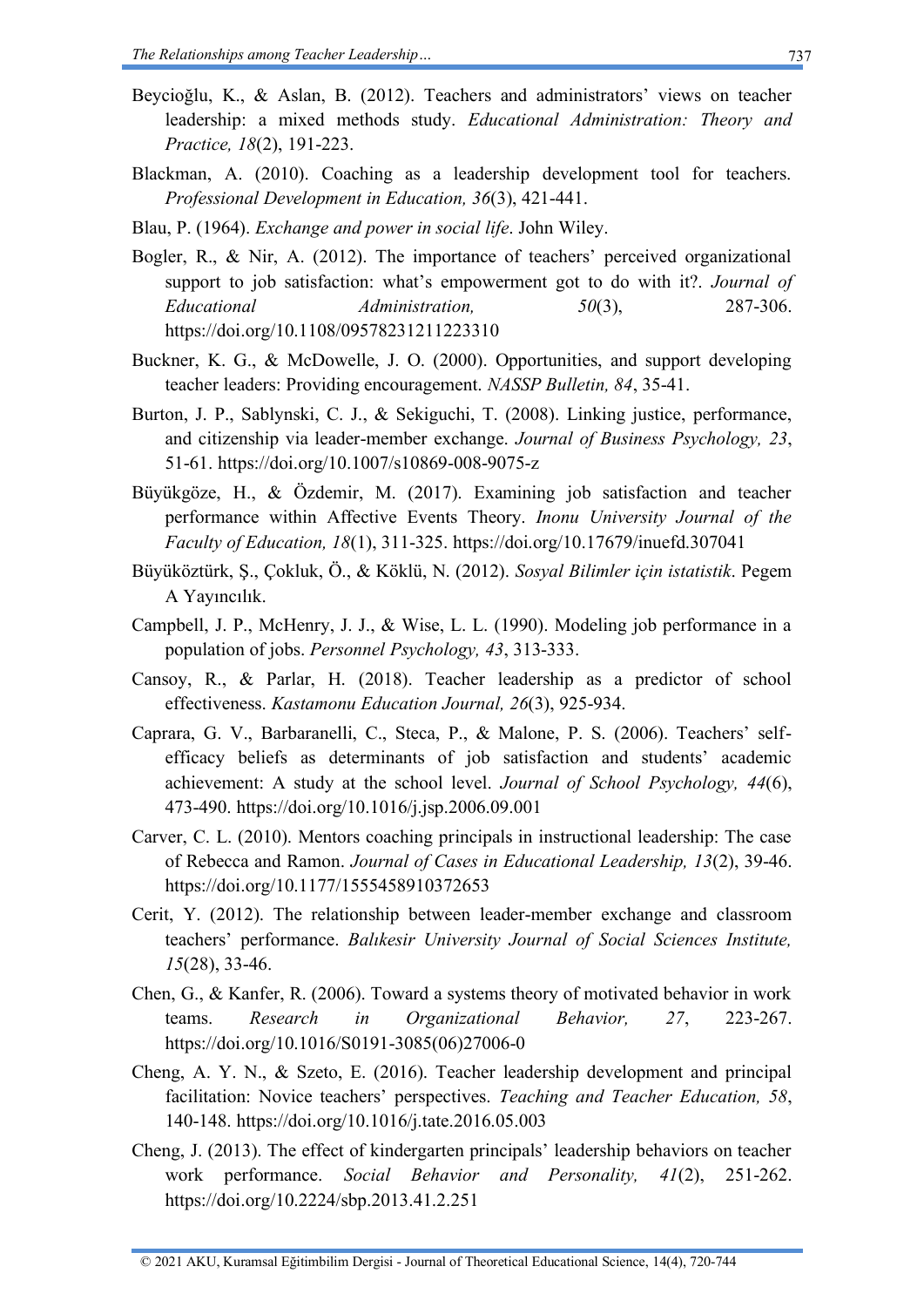- Cheung, H. Y. (2008). Teacher efficacy: a comparative study of Hong Kong and Shanghai primary in-service teachers. *The Australian Educational Researcher, 35*, 103-123.
- Cohen, L., Manion, L., & Morrison, K. (2007). *Research methods in education* (6th edition). Routledge.
- Çokluk, Ö., Şekercioğlu, G., & Büyüköztürk, Ş. (2016*). Sosyal bilimler için çok değişkenli istatistik SPSS ve LISREL uygulamaları.* Pegem Akademi,
- Çöl, G. (2008). The effects of perceived empowerment on employee performance. *Doğuş University Journal, 9*(1), 35-46.
- Colorado Department of Education. (2015). *2015–16 rubric for evaluating Colorado teachers.* **Contract Contract Contract Contract Contract Contract Contract Contract Contract Contract Contract Contract Contract Contract Contract Contract Contract Contract Contract Contract Contract Contract Contract Co** [https://www.d11.org/cms/lib/CO02201641/Centricity/Domain/526/2015\\_16%20ssp](https://www.d11.org/cms/lib/CO02201641/Centricity/Domain/526/2015_16%20ssppsychologistrubric.pdf) [psychologistrubric.pdf](https://www.d11.org/cms/lib/CO02201641/Centricity/Domain/526/2015_16%20ssppsychologistrubric.pdf)
- Crippen, C., & Willows, J. (2019). Connecting teacher leadership and servant leadership: a synergistic partnership. *Journal of Leadership Education, 18*(2), 171- 180.<https://doi.org/10.12806/V18/I2/T4>
- Crowther, F., Ferguson, M., & Hann, L. (2009). *Developing teacher leaders: How teacher leadership enhances school success*. Corwin Press.
- Danielson, C. (2006). *Teacher leadership that strengthens professional practice.* Association for Supervision and Curriculum Development.
- Danielson, C. (2014). *The framework for teaching evaluation instrument* (2nd ed.). Danielson Group.
- Day, C., Gu, Q., & Sammons, P. (2016). The impact of leadership on student outcomes: How successful school leaders use transformational and instructional strategies to make a difference. *Educational Administration Quarterly, 52*(2), 221-258. <https://doi.org/10.1177/0013161X15616863>
- Demir, K. (2014). Teacher leadership culture scale: a study of validity and reliability. *Elementary Education Online, 13*(2), 334-344.
- Demir, S. (2018). A Study on the relationship between school administrators' motivational language and teacher self-efficacy. *Anemon Journal of Social Sciences of Muş Alparslan University, 6*(2) 177-183. <https://doi.org/10.18506/anemon.384848>
- Diamond, J. B., & Spillane, J. P. (2016). School leadership and management from a distributed perspective: A 2016 retrospective and prospective. *Management in Education, 30*(4), 147-154.<https://doi.org/10.1177/0892020616665938>
- Dilbaz-Sayın, S., & Arslan, H. (2018). Öğretmen ve okul yöneticilerinin performans öz değerlendirme sonuçlarının okul kademesi ve mezuniyet değişkeni açısından incelenmesi. *Iğdır Üniversitesi Sosyal Bilimler Dergisi, 16*, 537-564.
- DiRanna, K., & Loucks-Horsley, S. (2001). *Designing programs for teacher leaders: The case of the California science implementation network*. ERIC Clearinghouse for Science, Math, and Environmental Education.
- Donaldson, M. L., & Johnson, S. M. (2007). Overcoming the obstacles of leadership. *Educational Leadership, 65*(1), 8-13.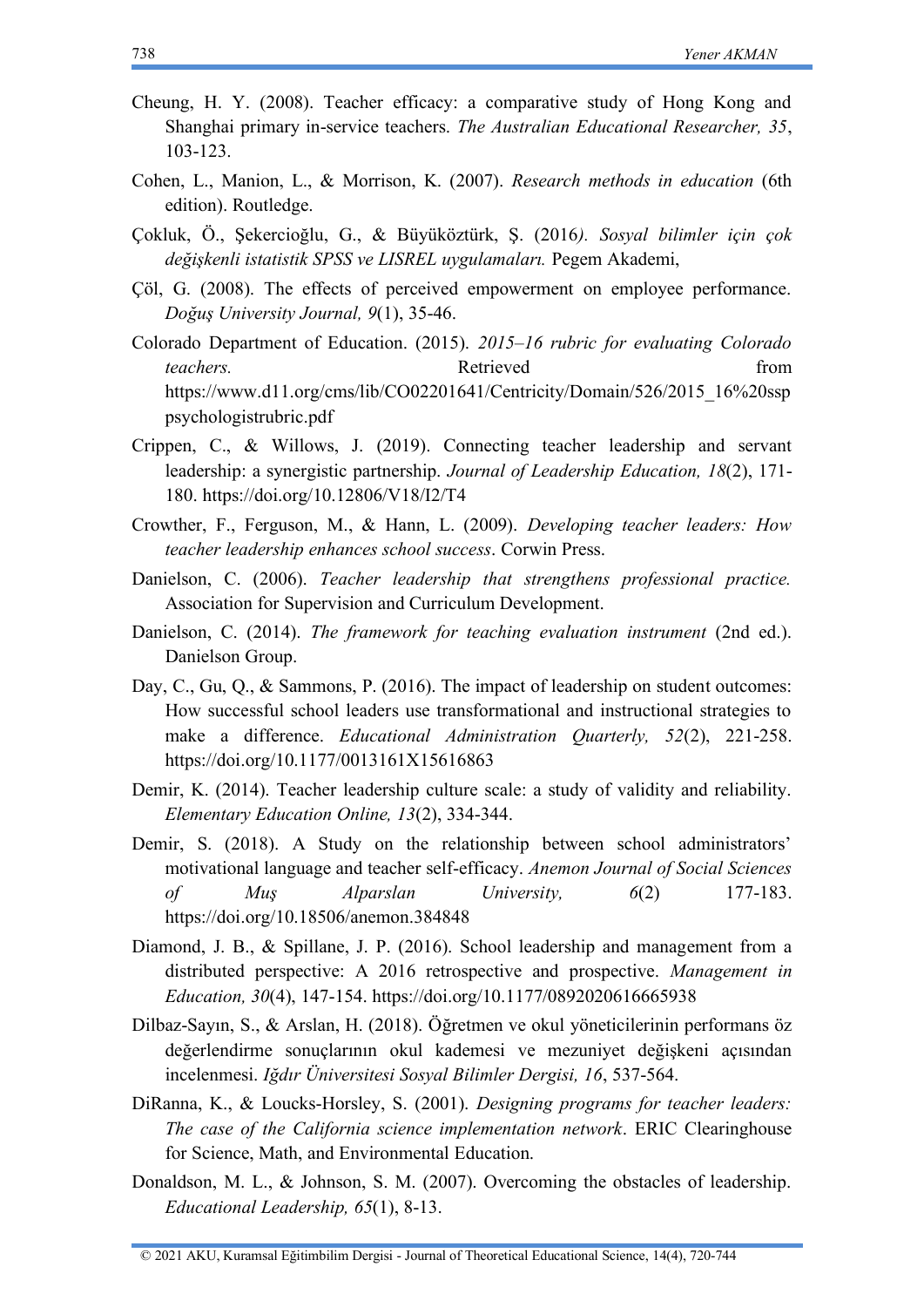- Dozier, T. (2007). Turning good teachers into great teachers. *Educational Leadership, 65*(1), 54-55.
- Duyar, I., Gümüş, S., & Bellibaş, M. S. (2013). Multilevel analysis of teacher work attitudes: the influence of principal leadership and teacher collaboration. *International Journal of Educational Management, 27*(7), 700-719. <https://doi.org/10.1108/IJEM-09-2012-0107>
- Elliott, E. M., Isaacs, M. L., & Chugani, C. D. (2010). Promoting self-efficacy in early career teachers: A principal's guide for differentiated mentoring and supervision. *International Journal of Educational Administration and Policy Studies, 4*(1), 131- 139.
- Fernet, C., Trépanierb, S., Austin, S., Gagné, M., & Forest, J. (2015). Transformational leadership and optimal functioning at work: on the mediating role of employees' perceived job characteristics and motivation. *Work and Stress, 29*(1), 11-31.
- Field, A. (2005). *Discovering statistics using SPSS*. Sage Publication.
- Frost, D. (2008). 'Teacher leadership': Values and voice. *School Leadership and Management, 28*(4), 337-352.
- Gonzales, S., & Lambert, L. (2001). Teacher leadership in professional development schools: Emerging conceptions, identities, and practices. *Journal of School Leadership, 11*(1), 6-24.<https://doi.org/10.1177/105268460101100102>
- Graen, G. B. (1976). Role-making process within complex organization, in Dunnette, M. D. (Ed.), *Handbook of industrial and organizational psychology* (pp. 1201- 1245). Rand Mcnally.
- Gronn, P. (2000). Distributed properties: A new architecture for leadership. *Educational Management & Administration, 28*(3), 317-338. <https://doi.org/10.1177/0263211X000283006>
- Guo, Y., Connor, C. M., Yang, Y., Roehrig, A. D., & Morrison, F. J. (2012). The effects of teacher qualification, teacher self-efficacy, and classroom practices on fifth graders' literacy outcomes. *The Elementary School Journal, 113*(1), 3-24. <https://doi.org/10.1086/665816>
- Guo, Y., Justice, L. M., Sawyer, B., & Tompkins, V. (2011). Exploring factors related to preschool teachers' self-efficacy. *Teaching and Teacher Education, 27*(5), 961- 968.
- Hallinger, P., Liu, S., & Piyaman, P. (2017). Does principal leadership make a difference in teacher professional learning? A comparative study China and Thailand. *Compare: A Journal of Comparative and International Education, 49*(3), 341-357.<https://doi.org/10.1080/03057925.2017.1407237>
- Herzberg, F., Mausner, B., & Snyderman, B. (1959). *The motivation to work*. John Wiley.
- Hipp, K. A., & Bredeson, P. V. (1995). Exploring connections between teacher efficacy and principals' leadership behavior. *Journal of School Leadership, 5*, 136-150. <https://doi.org/10.1177/105268469500500202>
- Hoy, W. K., & Woolfolk, A. E. (1993). Teachers' sense of efficacy and the organizational health of schools. *The Elementary School Journal, 93*, 356-372.

<sup>© 2021</sup> AKU, Kuramsal Eğitimbilim Dergisi - Journal of Theoretical Educational Science, 14(4), 720-744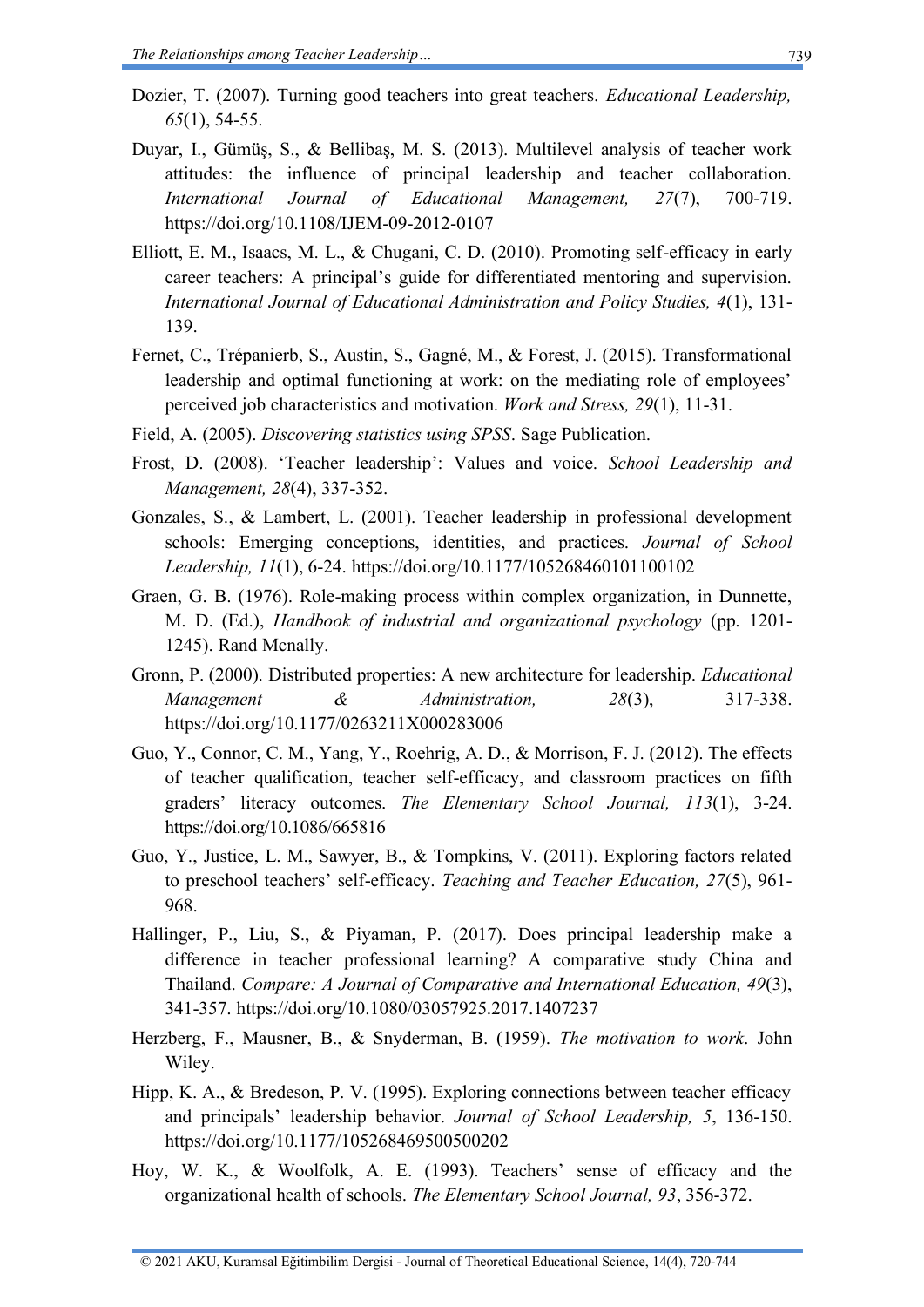- Hunzicker, J. (2012). Professional development and job-embedded collaboration: How teachers learn to exercise leadership. *Professional Development in Education, 38*(2), 267-289.
- Jackson, C. K., & Bruegmann, E. (2009). Teaching students and teaching each other: the importance of peer learning for teachers. *American Economic Journal: Applied Economics, 1*(4), 85-108. https://doi.org/ [10.1257/app.1.4.85](https://doi.org/%2010.1257/app.1.4.85)
- Jacobson, S. (2011). Leadership effects on student achievement and sustained school success. *International Journal of Educational Management, 25*(1), 33-44. <https://doi.org/10.1108/09513541111100107>
- Jöreskog, K. G., & Sörbom, D. (1993). *LISREL 8: Structural equation modeling with the SIMPLIS command language.* Scientific Software International; Lawrence Erlbaum Associates.
- Judge, T. A., Thoresen, C. J., Bono, J. E., & Patton, G. K. (2001). The job satisfactionjob performance relationship: A qualitative and quantitative review. *Psychological Bulletin, 127*(3), 376-40.<https://doi.org/10.1037/0033-2909.127.3.376>
- Kaçar, T., & Beycioğlu, K. (2017). The investigation of elementary school teachers' self-efficacy beliefs in terms of various variables. *Elementary Education Online, 16*(4), 1753-1767. [https://doi.org/ 10.17051/ilkonline.2017.342988](https://doi.org/%2010.17051/ilkonline.2017.342988)
- Kalaycı, Ş. (2014). *SPSS uygulamalı çok değişkenli istatistik teknikleri*. Ankara: Asil Yayınları.
- Karaoğlu, İ. B. (2019). Adaptation of teacher sense of self-efficacy scale short form to Turkish: a study of validity and reliability. *The Journal of Academic Social Science, 7*(99), 123-139.
- Katzenmeyer, M., & Moller, G. (2009). *Awakening the sleeping giant: Helping teachers develop as leaders*. Corwin Press.
- Kılınç, A. Ç., & Recepoğlu, E. (2013). High school teachers' perceptions on and expectations from teacher leadership. *Kalem Eğitim ve İnsan Bilimleri Dergisi, 3*(2), 175-215.
- Klassen, R. M., & Tze, V. M. (2014). Teachers' self-efficacy, personality, and teaching effectiveness: A meta-analysis. *Educational Research Review, 12*, 59-76. <https://doi.org/10.1016/j.edurev.2014.06.001>
- Korkmaz, M. (2005). Effects of leadership styles and emotions on teachers' performance. *Educational Administration: Theory and Practice, 43*, 401-422.
- Kutluca, A. Y. (2018). Examination of teacher self-efficacy in terms of motivation and epistemological and pedagogical belief systems. *Cumhuriyet International Journal of Education, 7*(2), 175-192.<https://doi.org/10.30703/cije.413053>
- Leithwood, K., Patten, S., & Jantzi, D. (2010). Testing a conception of how school leadership influences student learning. *Educational Administration Quarterly, 46*(5), 671-706. [https://doi.org/ 10.1177/0013161X10377347](https://doi.org/%2010.1177/0013161X10377347)
- Leonard, J., Petta, K., & Porter, C. (2012). A fresh look at graduate programs in teacher leadership in the United States. *Professional Development in Education, 38*(2), 189-204.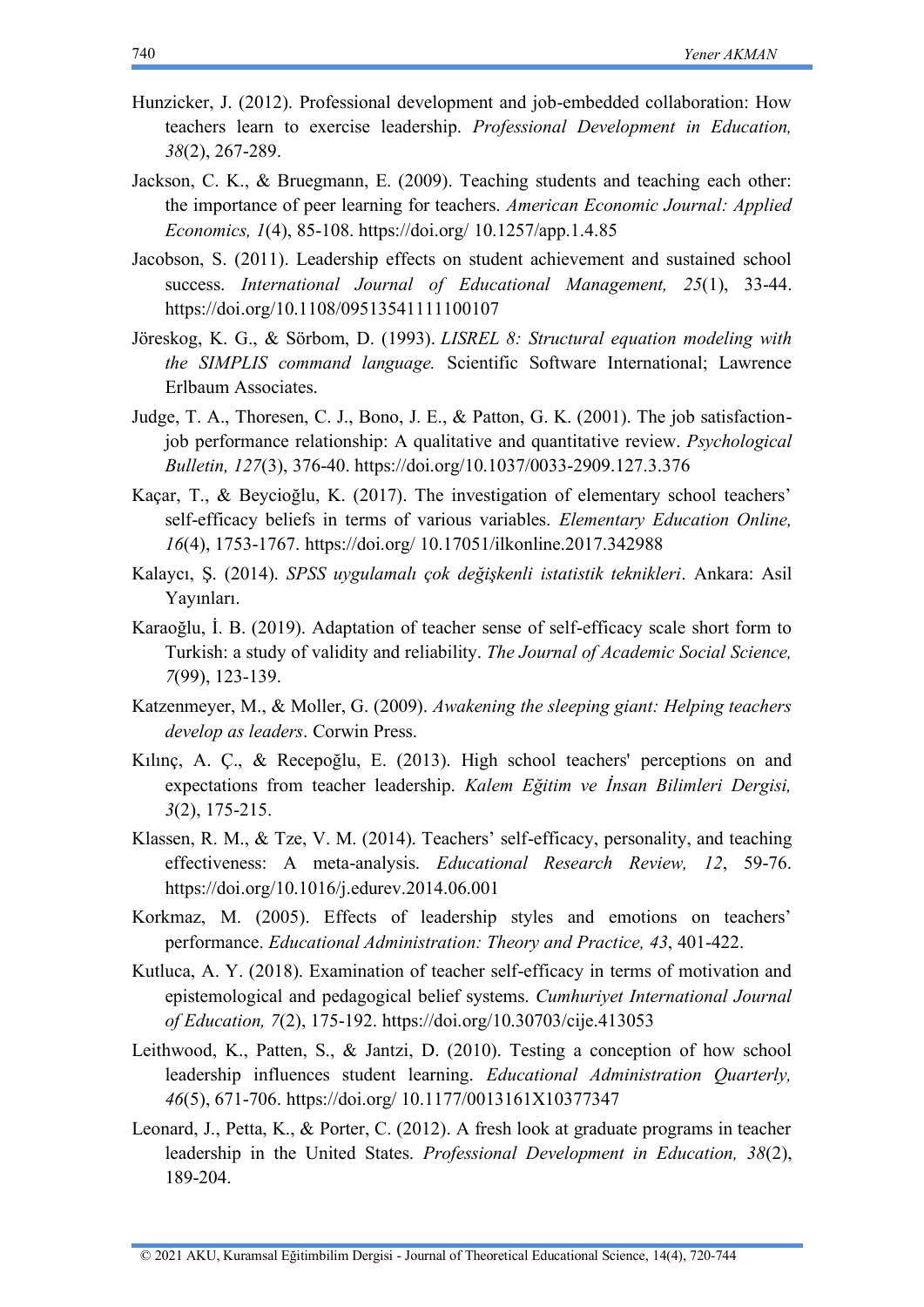- Lieberman, A., & Friedrich, L. D. (2010). *How teachers become leaders: Learning from practice and research.* Teachers College Press.
- Limon, İ., & Sezgin-Nartgün, Ş. (2020). Development of teacher job performance scale and determining teachers' job performance level. *Journal of Theoretical Educational Science, 13*(3), 564-590.<http://dx.doi.org/10.30831/akukeg.642340>
- Moore, W., & Esselman, M. (1992, April). Teacher efficacy, power, school climate and achievement: A desegregating district's experience. In: Paper presented at the *Annual Meeting of the American Educational Research Association*, San Francisco.
- Moss, S. E., Juan, I., Sanchez, J. I., Brumbaugh, A. M., & Borkowski, N. (2009). The mediating role of feedback avoidance behavior in the LMX-Performance relationship. *Group & Organization Management, 34*(6) 645-664. <https://doi.org/10.1177/1059601109350986>
- Muijs, D., & Harris, A. (2003). Teacher leadership-improvement through empowerment? An overview of the literature. *Educational Management and Administration, 31*(4), 437-448.
- Neumerski, C. M. (2012). Rethinking instructional leadership, a review: What do we know about principal, teacher, and coach instructional leadership, and where should we go from here? *Educational Administration Quarterly, 49*, 310-347. <https://doi.org/10.1177/0013161X12456700>
- Olsen, E. (2008). *Helping teachers believe! An investigation into the relationship between principal leadership behaviors, organizational supports, and teacher efficacy belief* [Unpublished doctoral dissertation]. University of California.
- Onay, M. (2011). Çalışanın sahip olduğu duygusal zekâsının ve duygusal emeğinin, görev performansı ve bağlamsal performans üzerindeki etkisi. *Ege Akademik Bakış, 11*(4), 587-600.
- Öntaş, T., & Okut, L. (2017). The relationship between private elementary and middle school teachers' leadership behaviors and classroom management tendencies. *Inonu University Journal of the Faculty of Education, 18*(1), 98-115. [https://doi.org/](https://doi.org/%2010.17679/inuefd.296131)  [10.17679/inuefd.296131](https://doi.org/%2010.17679/inuefd.296131)
- Özdemir, M. (2014). *Eğitim örgütlerinde insan kaynakları yönetimi*. Anı Yayıncılık.
- Özdemir, M., & Gören, S. Ç. (2017). Mediating role of organizational commitment in leadership coherence, psychological empowerment and teacher performance relationship. *Elementary Education Online, 16*(1), 342-353. <http://dx.doi.org/10.17051/io.2017.47449>
- Özdemir, M., & Yirmibeş, A. (2016). Okullarda liderlik ekibi uyumu ve öğretmen performansı ilişkisinde iş doyumunun aracı etkisi. *Gazi Eğitim Fakültesi Dergisi, 36*(2), 323-348.
- Özgenel, M., & Aktaş, A. (2020). The effect of school principal's leadership styles on teacher performance. *International Journal of Leadership Studies: Theory and Practice, 3*(2), 1-18.
- Özgenel, M., Mert, P., & Parlar, H. (2020). Improving teacher performance: leadership qualities of school principals as a tool. *Istanbul Commerce University Journal of Social Science, 39*, 1127-1148.<https://doi.org/10.46928/iticusbe.771119>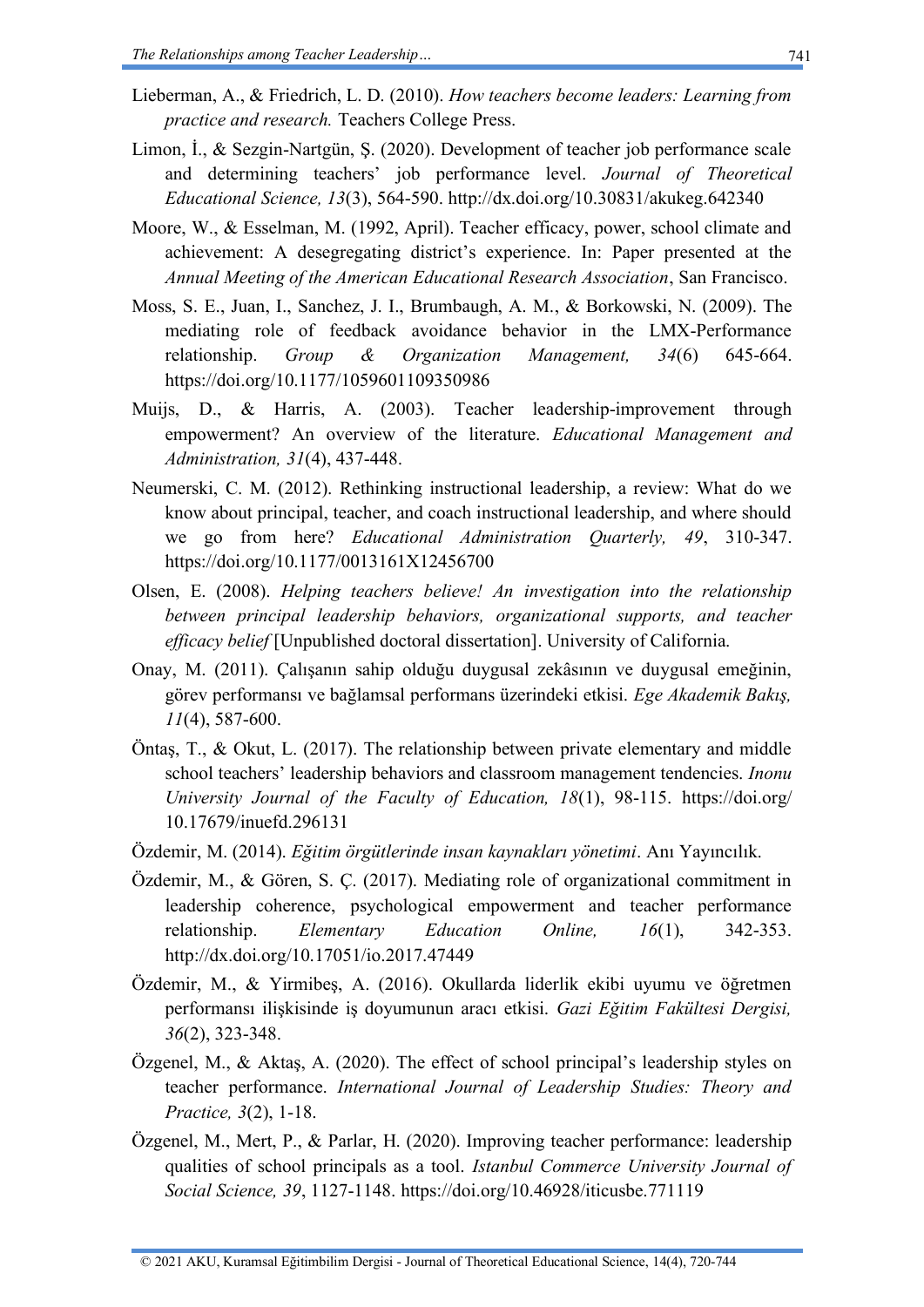- Öztürk, N., & Şahin, S. (2017). Organizational culture and teacher leadership in educational organizations: mediation role of leader-member exchange. *Elementary Education Online, 16*(4), 1451-1468. [https://doi.org/](https://doi.org/%2010.17051/ilkonline.2017.342967)  [10.17051/ilkonline.2017.342967](https://doi.org/%2010.17051/ilkonline.2017.342967)
- Petrie, H. G. (Ed.). (1995). *Professionalization, partnership, and power: Building professional development schools.* State University of New York Press.
- Pitts, D. (2009). Diversity management, job satisfaction, and performance: Evidence from U.S. Federal Agencies. *Public Administration Review, March*, 328-338.
- Pounder, J. S. (2006). Transformational classroom leadership: The fourth wave of teacher leadership? *Educational Management Administration & Leadership, 34*(4), 533-545.<https://doi.org/10.1177/1741143206068216>
- Reeves, T. D., & Lowenhaupt, R. J. (2016). Teachers as leaders: Pre-service teachers' aspirations and motivations. *Teaching and Teacher Education, 57*, 176-187. <https://doi.org/10.1016/j.tate.2016.03.011>
- Robbins, S. P., & Judge, T. A. (2012). *Örgütsel davranış*. Nobel Akademik Yayıncılık.
- Saks, A. (1995). Longitudinal field investigation of the moderating and mediating effects of self-efficacy on the relationship between training and newcomer adjustment. *Journal of Applied Psychology, 80*(2), 211-225. <https://doi.org/10.1037/0021-9010.80.2.211>
- Sawyer, J. M. (2005). *A case study of teacher leadership as a strategy for implementing change* [Unpublished doctoral dissertation]. Boston College.
- Schunk, D. H., & Ertmer, P. A. (1999). Self-regulatory processes during computer skill acquisition: Goal and self-evaluation influences. *Journal of Educational Psychology, 91*, 251-260.<https://doi.org/10.1037/0022-0663.91.2.251>
- Sehgal, P., Nambudiri, R., & Mishra, S. K. (2017). Teacher effectiveness through selfefficacy, collaboration and principal leadership. *International Journal of Educational Management, 31*(4), 505-517. [https://doi.org/10.1108/IJEM-05-2016-](https://doi.org/10.1108/IJEM-05-2016-0090) [0090](https://doi.org/10.1108/IJEM-05-2016-0090)
- Shachar, H., & Shmuelevitz, H. (1997). Implementing cooperative learning, teacher collaboration and teachers' sense of efficacy in heterogeneous junior high schools. *Contemporary Educational Psychology, 22*, 53-72. <https://doi.org/10.1006/ceps.1997.0924>
- Skaalvik, E. M., & Skaalvik, S. (2007). Dimensions of teacher self-efficacy and relations with strain factors, perceived collective teacher efficacy, and teacher burnout. *Journal of Educational Psychology, 99*(3), 611-625. <https://doi.org/10.1037/0022-0663.99.3.611>
- Skaalvik, E. M., & Skaalvik, S. (2010). Teacher self-efficacy and teacher burnout: A study of relations. *Teaching and Teacher Education, 26*(4), 1059-1069. <https://doi.org/10.1016/j.tate.2009.11.001>
- Snoek, M., & Volman, M. (2014). The impact of the organizational transfer climate on the use of teacher leadership competences developed in a post-initial master's program. *Teaching and Teacher Education, 37*, 91-100. <http://dx.doi.org/10.1016/j.tate.2013.10.005>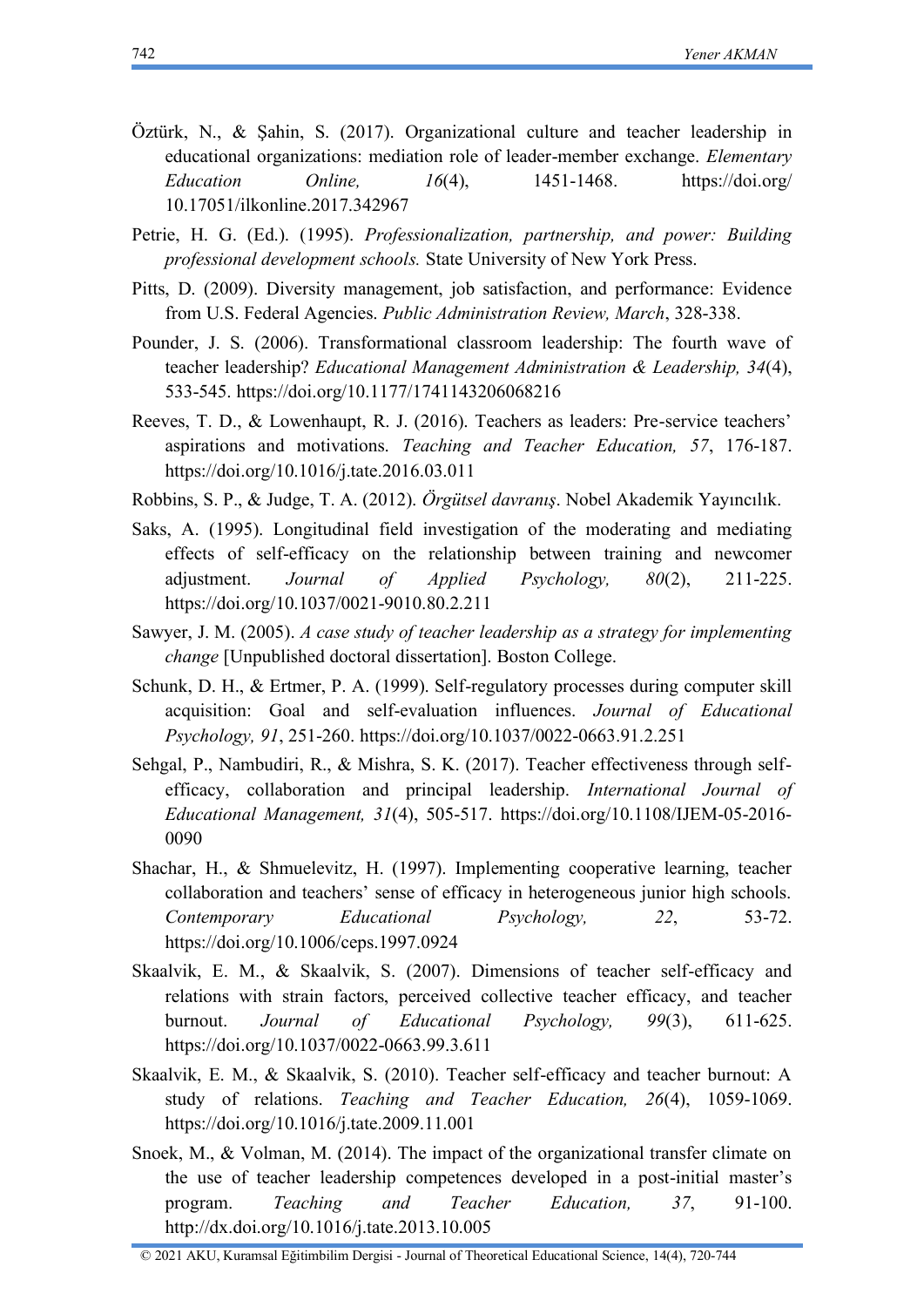- Tabachnick, B. G., & Fidell, L. S. (2013). *Using multivariate statistics*. Boston: Pearson.
- Tims, M., Bakker, A. B., & Derks, D. (2012). Daily job crafting and the self-efficacy performance relationship. *Journal of Managerial Psychology, 29*(5), 490-507. https://doi.org/10.1108/JMP-05-2012-0148
- Tosuntaş, Ş. B. (2017). *Factors that affect the interactive whiteboard usage of teachers and its effect on teacher performance* [Unpublished doctoral dissertation]. Eskişehir Osmangazi University.
- Tschannen-Moran, M., & Hoy, A. W. (2001). Teacher efficacy: Capturing an elusive construct. *Teaching and Teacher Education, 17*, 783-805. [https://doi.org/10.1016/S0742-051X\(01\)00036-1](https://doi.org/10.1016/S0742-051X(01)00036-1)
- Tschannen-Moran, M., & Johnson, D. (2011). Exploring literacy teachers' self-efficacy beliefs: Potential sources at play. *Teaching and Teacher Education, 27*, 751-761. <https://doi.org/10.1016/j.tate.2010.12.005>
- Tschannen-Moran, M., Woolfolk Hoy, A., & Hoy, W. K. (1998). Teacher efficacy: its meaning and measure. *Review of Educational Research, 68*, 202-248. <https://doi.org/10.3102/00346543068002202>
- Tuytens, M., & Devos, G. (2012). The effect of procedural justice in the relationship between charismatic leadership and feedback reactions in performance appraisal. *The International Journal of Human Resource Management, 23*(15), 3047-3062.
- Vigoda-Gadot, E. (2007). Leadership style, organizational politics, and employees' performance: an empirical examination of two competing models. *Leadership Style, 36*(5), 661-683.<https://doi.org/10.1108/00483480710773981>
- Wahlstrom, K. L., & Louis, K. S. (2008). How teachers experience principal leadership: The roles of professional community, trust, efficacy, and shared responsibility. *Educational Administration Quarterly*, *44*(4), 458-495. <https://doi.org/10.1177/0013161X08321502>
- Weightman, J. (2004). *Managing people*. Chartered Institute of Personnel and Development.
- Wenner, J. A., & Campbell, T. (2017). The theoretical and empirical basis of teacher leadership: A review of the literature. *Review of Educational Research, 87*(1), 134- 171.<https://doi.org/10.3102/0034654316653478>
- Woessmann, L. (2011). Cross-country evidence on teacher performance pay. *Economics of Education Review,* 30, 404-418. <https://doi.org/10.1016/j.econedurev.2010.12.008>
- Wolters, C. A., & Daugherty, S. G. (2007). Goal structures and teachers' sense of efficacy: their relation and association to teaching experience and academic level. *Journal of Educational Psychology, 99*, 181-193. [https://doi.org/10.1037/0022-](https://doi.org/10.1037/0022-0663.99.1.181) [0663.99.1.181](https://doi.org/10.1037/0022-0663.99.1.181)
- Yeung, K. W., & Watkins, D. (2000). Hong Kong student teachers' personal construction of teaching efficacy. *Educational Psychology, 20*(2), 213-235.
- Yiğit, Y., Doğan, S., & Uğurlu, C. T. (2013). Teachers' views on teacher leadership behavior. *Cumhuriyet International Journal of Education, 2*(2), 93-105.